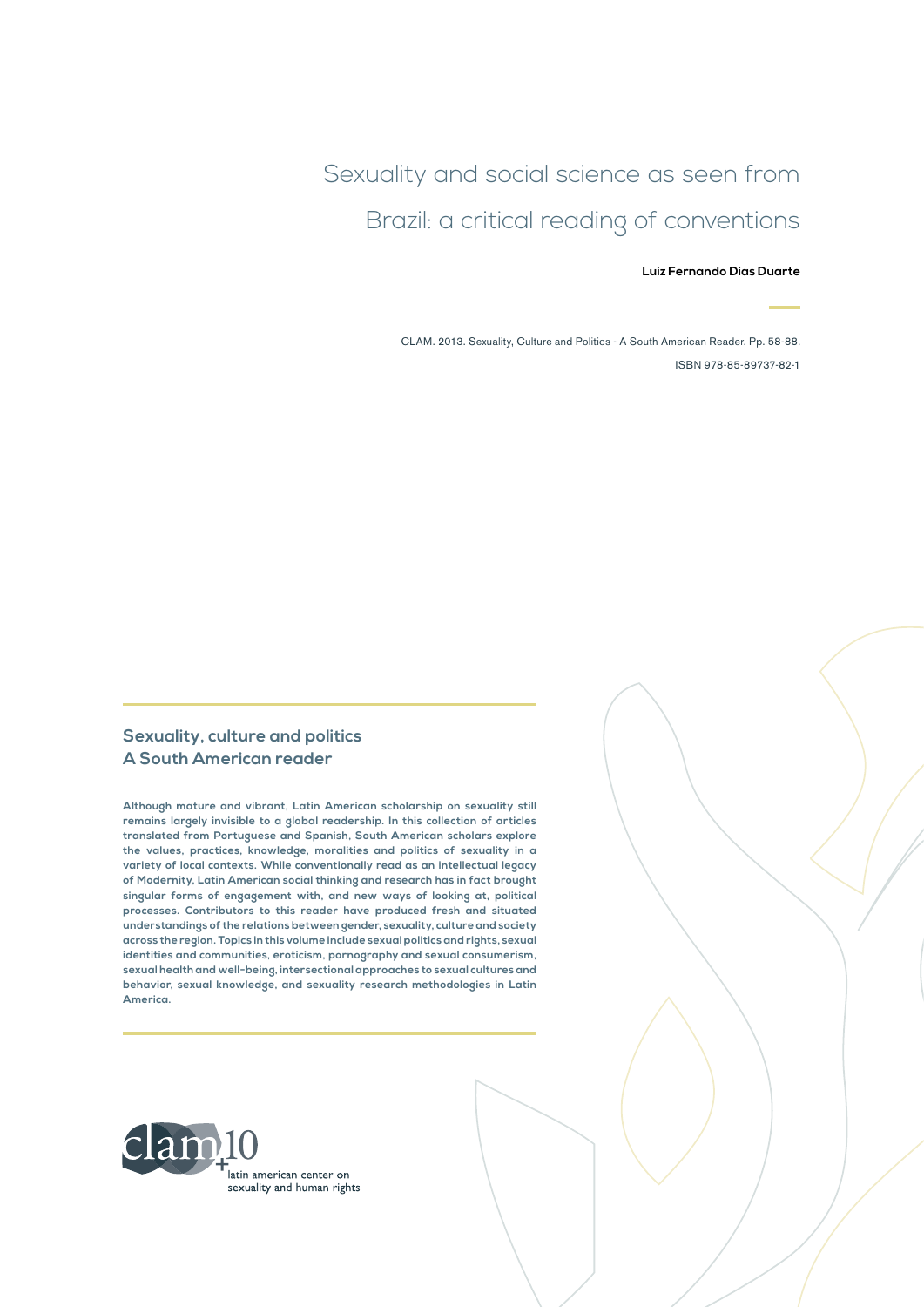# Sexuality and social science as seen from Brazil: a critical reading of conventions\*

**Luiz Fernando Dias Duarte \*\***

#### **1. Introduction**

While the field of social sciences increasingly broadens in scope, it simultaneously becomes ever more specialized and differentiated. This implies that a series of more or less tolerant and dialogic standards and trends co-exist. As the polymorphous epistemology that is characteristic of the social sciences becomes further pronounced (in contrast to the relatively linear and univocal disposition of the natural sciences), more restrictive dispositions become reinforced, ready to defend new emerging orthodoxies from the field's dominant pluralism.<sup>1</sup> In order to understand any specific discursive or analytical element within this framework, we need to apply a fundamental 'historicising strategy', which allows us to comprehend the conditions of emergence and evolution of topics within the meandering tangle of epistemological 'schools', movements and tendencies.

The establishment of 'sexuality' cannot escape this requirement. Its investigation, in fact, needs to be even more specific, precisely because it is not central among the categories instrumental for the social sciences. This prevents many active voices in the field from articulating their position in an explicit, necessary manner, or as is the case sometimes, prevents them from even considering the category relevant or of structural importance to their analytical aims. Nevertheless, in recent decades a burgeoning body of literature has developed. This has focused on the place of sexuality in the social world, or on phenomena that depend on or coexist with sexuality, more or less intrinsically. We will, as much as possible, make use of this literature, and will emphasize the Brazilian participation in international debates.

For the purposes of the present analysis, we will only consider anthropology and sociology within the field of humanities and social sciences. We will exclude sexology as we see it as a liminal area, with greater ambiguity and a lesser degree of institutionalization. It therefore deserves its own specific interpretation (cf. Vance 1995:9; Béjin, 1985 and

<sup>\*</sup> Translated from Portuguese by Ana Lopes. Originally published as: DUARTE, L. F. D. 2004. "A sexualidade nas ciências sociais: leitura crítica das convenções". In: PISCITELLI, A.; M. F. GREGORI & S. CARRARA (Eds.). *Sexualidade e saberes: convenções e fronteiras.* Rio de Janeiro: Garamond. P. 39-80.

<sup>\*\*</sup> Full Professor, Graduate Program in Social Anthropology, National Museum, Federal University of Rio de Janeiro.

<sup>&</sup>lt;sup>1</sup> Not only in a descriptive sense, but also in the prescriptive sense in which Mariza Peirano proposes a "plural anthropology" —a sign of a reflexive universalistic trend (Peirano, 1992: 250).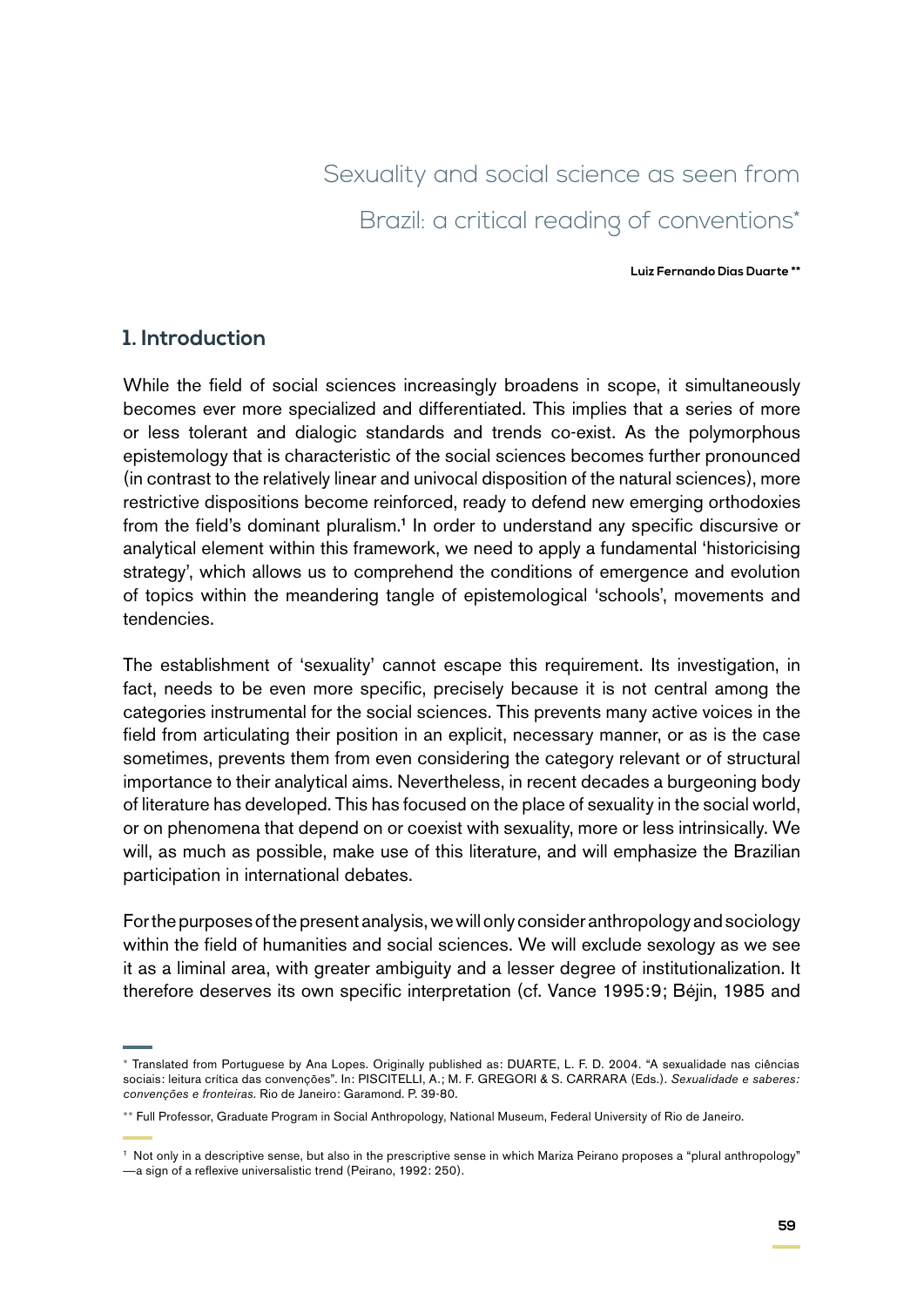Russo & Carrara, 2002). While political science has a minor presence in this area, history, in contrast, occupies a prominent place (cf. Vance, 1995: 9). It is included here, however, only by virtue of the repercussions of its development within the social sciences, as narrowly defined. The social sciences did not evolve in a vacuum; they drew from a myriad of external influences and in turn propagated waves of meaning that were incorporated into the fabric of the numerous intersections between sexuality and medicine, psychiatry, law, psychology, psychoanalysis, criminology, etc. These subjects (which are also 'social') will only feature here in as much as their mark can be recognised within a strictly delimited field. This act of demarcation is always highly arbitrary, especially at present, when the intention of many new analytical tendencies is to spill over the once watertight boundaries of different anthropological subjects.

It is academic common sense to consider anthropology as being more closely related to sexuality than sociology. To J. Pierret, for example, sexuality would have emerged as a sociological topic only due to the challenges of the HIV/AIDS epidemic (Pierret, 1998: 49). This would, however, imply ignoring its presence in the work of, for example, G. Simmel, W. Thomas, or N. Elias. As it is ultimately impossible to draw a line between the two disciplines (especially as they are understood today in Brazil), one can claim that both contributed, albeit in discrete ways, to the present range of ideas and research on sexuality.<sup>2</sup> C. Vance claims that, despite being seen as having an interest and competency in the topic, anthropology was in fact 'not very courageous or even adequate in its investigation of sexuality' (Vance, 1995: 8). Her description of a climate of discouragement and mistrust in this area may, however, be specific to the US academic scene; perhaps linked to a departure from the School of Culture and Personality (within which sexuality had a prominent place) prevalent in the U.S.A. since the 1960's.

Our aim here is to present and contextualize the main propositions—the structuring conventions—from which the theme of sexuality developed in our field. This will include, in particular, an analysis of what I call the 'disembeddedness' of sexuality as an object of modern reason (with the consequent invention of the non-modern 'embeddedness' and the neo-Romantic programme's 're-embeddedness');<sup>3</sup> the delineation of the continuous tension between 'physicalism' and 'symbolism' in the definition of sexualityrelated phenomena; and—finally—the ideological weight of the values of 'pleasure' and 'interiority' (with its myriad connotations) in cultural configurations, both lay and learned (social sciences included).

It is in this sense that I should reiterate that only through 'historicizing' the presence of sexuality and the social sciences within the wider-ranging cultural processes that led to the emergence of those same sciences and the category of sexuality itself can we

<sup>&</sup>lt;sup>2</sup> 'The former [sociology] has contributed extensive surveys on the sexual behavior of populations, while the latter [anthropology] has mostly opted for detailed descriptions of values and practices of specific social groups' (Heilborn, 1999: 7).

<sup>&</sup>lt;sup>3</sup> These cumbersome words will return too often in this text. Albeit awkward, this excess is supposed to impress upon the reader a much necessary distance from our current ideas about sexuality.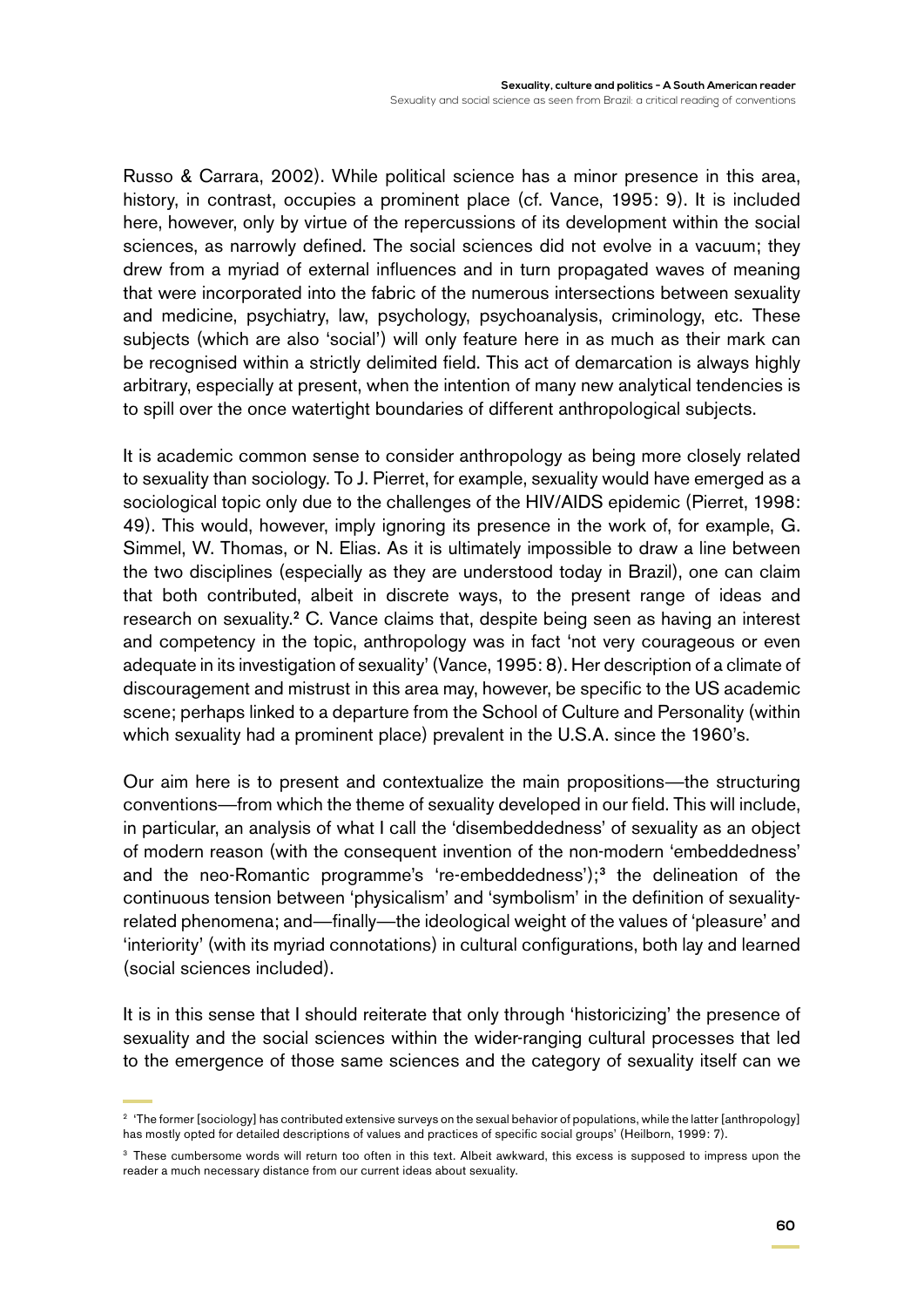understand the phenomenon. The 'disembedding' (in relation to family, reproduction, religion, morality, etc.), the emergence of ideologies that portend 'physicalism' (universalism/rationalism) and 'symbolism' (romanticism), and the hegemony of values of interiority (psychologization) and pleasure (hedonism) are broad processes which have defined the development of our whole culture—not only of sexuality.

### **2. Modern Western culture and the invention of sexuality**

An understanding of the specificity of 'modern Western culture', 'sexuality' and the historical relationship between them can only be outlined here—with references to a specialized and comprehensive bibliography. It must also be emphasized that this is merely a sketch or tentative proposal, a meshing together of interpretations among many other possible ones—although strictly indispensable for critical thinking.

Elsewhere I suggested that 'perfectibility', 'experience' and 'physicalism' (Duarte, 1999:24) are the fundamental categories for an understanding of the relationship between sexuality and sensibility in the construction of the modern Western Person. Indeed, suspending the belief in the holistic conception of the world—characteristic of the great transformation towards modernity—resulted in a cosmological emphasis on the convenience, interest and inevitability of a definition of human beings as transformable and mutable, given their continuous experience of the sensorial world—a world which guarantees a relationship with the concrete, tangible sphere of immanent realities. One of the clearest implications of such a disposition was the invention of the *body*, in its modern sense: a concrete machine (*res extensa*), endowed with an informational apparatus (senses, sensoriality, a *sentient being*), adapted to specific animal functions *(res cogitans*, understanding, reason, mind, *Geist*, *esprit*, etc.), often associated to a 'will', that is, to a propensity to intervene positively in the world. The crucial character of such 'moral' dispositions, however, simultaneously encouraged a peculiar emphasis on the 'interiority' of this body, ambiguously understood both as a set of autonomous characteristics and as a peculiar dimension of the fundamental physicality of all things.<sup>4</sup> 4 This established the conditions for the hegemony of the modern concept of 'nature' (cf. Gusdorf, 1985; Thomas, 1988; Descola, 1992 and Strathern, 1992) and for the development of the complex and ambivalent concept of 'human nature'.

The nature of the corporeal senses, human feelings and sensibility, was a privileged object of 17th- and 18th-century philosophical and scientific thought (for example, on the physiology of the nervous system). This thoroughly demonstrates how this new dimension of the human being's characteristics became autonomous (cf. Figlio, 1975; Lawrence, 1979; Le Breton, 1988; Duarte, 1986). In the context of investigations

<sup>4</sup> I suggested elsewhere that this cosmological configuration could be seen as giving continuity to a model which was present in pre-modern European culture and which emphasized a joint 'commandment of truth, will and interiority' in the construction of the ideal Christian Person (cf. Duarte and Giumbelli, 1994).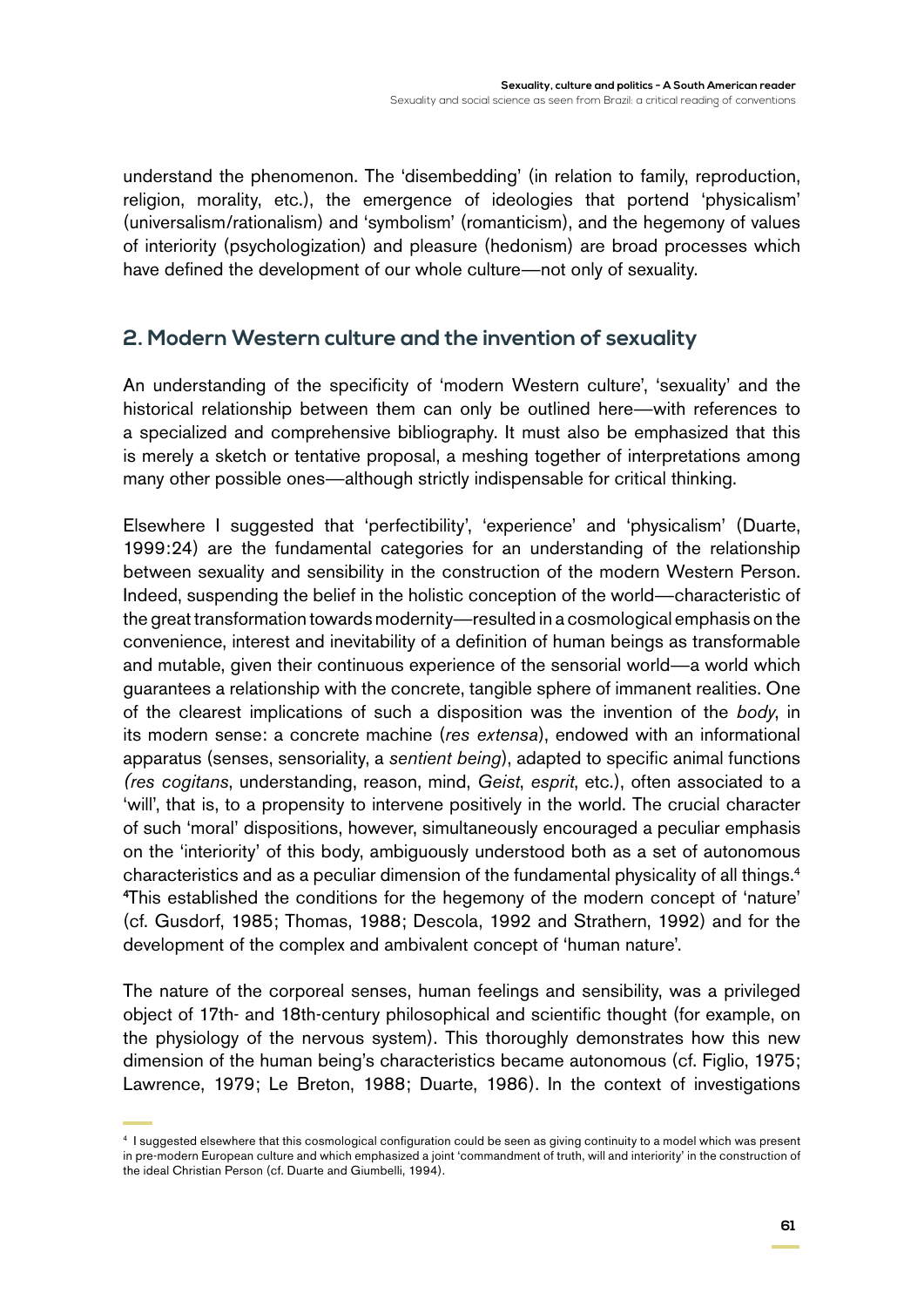into the composition of such a complex and mysterious informational system, a new ontological dimension has emerged from the old moral and philosophical models of love, desire and lust (e.g. *libido*, in Saint Augustine). The possibility to observe a desiring and erotic disposition in the human body was being built on the basis of this sensorial machine. The classic theme of male 'involuntary erection', the basis of the Augustinian interpretation of the Fall (cf. Foucault & Sennet, 1981), became, towards the close of the 18th century, one of the speculative topics of the new corporeal physiology.<sup>5</sup> We can consider this increasing scholarly emphasis on sensibility as one of the steps in another process that was crucial to modernity: the emerging and progressing hegemony of an hedonistic ethics, simultaneously derived from and opposed to the original Christian cult of pain (cf. Sahlins, 1996). The endorsement of a base criterion of 'satisfaction' and 'pleasure' as a justification for human life is one of the most characteristic traits of modern Western culture and is certainly associated with the process of redefining 'eroticism' within the framework of specific sources of pleasure (see for example the myth of Don Juan, and the concept of 'licentiousness', which was so significant in the 18th century). Within this process, the connotation of 'transgression' in the obtainment of pleasure is fundamentally important. The ultimate status of this association is a point of controversy. Here we can only highlight that its representation is common in modern Western culture and it increases as the ideal of an autonomous individual vis-à-vis society (seen as an external repressing authority) imposes itself.

It is important to highlight that this broader tendency is contemporaneous with four other related phenomena, which were also significant at the dawn of modernity. The first being the universalist classification of the living world, proposed and initiated by Linnaeus, in which the devised system hinges precisely on differential modes of 'reproduction' in 'nature', of the 'sexed' or otherwise condition of those processes and their implications for the development of new beings (vegetable and animal). The second phenomenon is the emergence, in that period—as demonstrated by T. Laqueur—of the 'two sex model', that is, of the essential physical ('natural') distinction between the two sexes, against the backdrop of the traditional theory of modulated fundamental unity (cf. Laqueur, 1987). The third phenomenon is the work of the Marquis de Sade, in which sexuality appears for the first time (in a fictional form of strong political character) as an institution characteristic of the human condition, independent of religion and morality, and sufficiently crucial to determine, by itself, the career of social subjects (in an active or passive way) (cf. Sade, 1995). The final phenomenon is the formation, along the 18th century, of the first systematic formulations of a political economy, that is, of a theory of collective reproduction of the human species. Physiocracy, commonly seen as the first of such formulae, particularly emphasized the preeminence of 'natural' production off the

<sup>5</sup> J. Jamin's (1979 and 1983) recount of the surprise of the natives of a Polynesian island with the involuntary erection of the sailor they had forcefully undressed is illustrative of the many interpretations that the status of 'primitive' sexuality would receive. The whole context of the Expedition, promoted by the *Idéologues* (in the context of the radical version of empiricism that we call 'sensualism') is expressive of the disembedding of 'sensibility'; stretched between De Gérando's culturalist and Buffon's physicalist inspiration.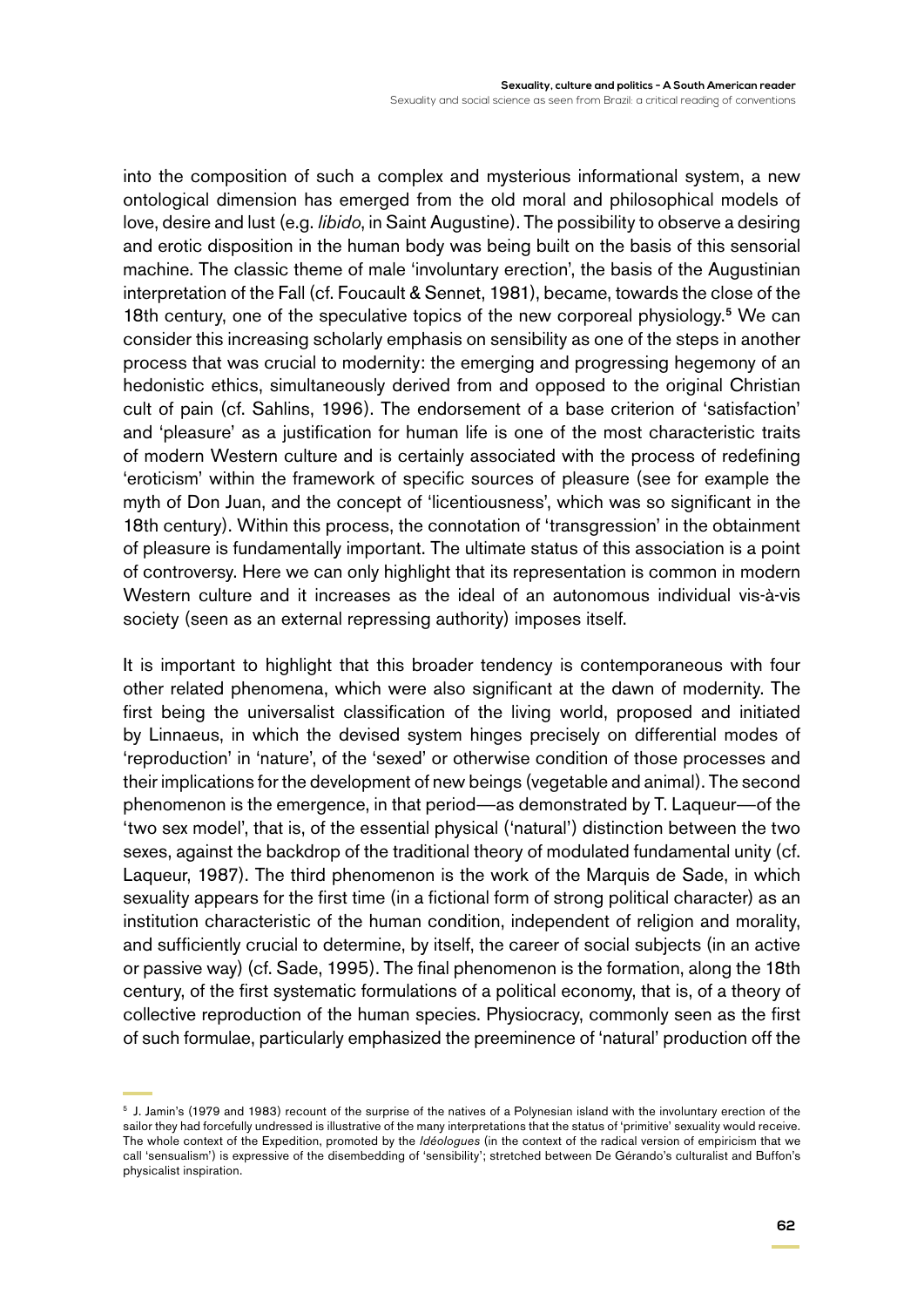land—agriculture (cf. Polanyi, 1980). In the four cases, we witness what Polanyi called the disembedding of a new human dimension, which previous classificatory systems maintained in an integrated relation.<sup>6</sup> In the first and second cases, it is the rupture of the physical-moral quality of the Great Chain of Beings (with divine providence at the apex) that is at stake; there is an attempt to establish the determination of phenomena (species difference and gender difference) on the basis of their immanent physical characteristics—most importantly their reproductive structure.<sup>7</sup> In the case of Sade and physiocracy, the rupture reaches the physical-moral quality of human condition, whether by emphasizing 'natural' conditions of collective reproduction (and its political enforcement), or by emphasizing the hedonistic condition, 'non-reproductive' (even destructive), of desire (and its revolutionary praise): *'Français, encore un effort…!'*  (Sade, 1995).<sup>8</sup>

In connection to the first dimension of our theme, we can see, along the 19th century, the linear development of biological research, including the physiology of reproduction at all levels of nature. It is part of the most direct lineage of contemporary biomedical knowledge—and its intrinsic physicalist reductionism. Another dimension shows us how difference is increasingly taken up again, mostly as a consequence of degeneration theory,<sup>9</sup> in which the theme of the normal condition of sexuality and its vicissitudes is increasingly present. In its physicalist focus, the category 'sexual instinct' becomes more preeminent, constructed originally to express the 'natural' condition (at its limit, 'animal') of the phenomena of reproduction and sexuality. The concept of 'perversion' came to express, at the end of this period, the preoccupation with so-called 'anomalies' of the 'sexual' or 'genesic instinct'. The literature celebrates Von Krafft-Ebing's monumental and influential *Psychopathia Sexualis* [first edition 1888] as the culmination of this production (cf. Loyola, 1999: 11; Duarte, 1989a). We can consider, as a third dimension of the 19th-century processes, the one that led from psychology to psychophysics and conferred to it the responsibility for the pursuit of research on the reaction of sensorial systems—including 'sexual excitement'.

<sup>6</sup> Heilborn and Sorj termed the result of this process 'autonomized sexuality' (1999: 219). The category of 'autonomy' in this phrase expresses the liberalizing motive of 'disembeddedness'. Even in the most abstract cases, the idea of witnessing the liberation of a being that was incarcerated in the previous totality is always present: sexuality in relation to morality; orgasm in relation to the set of erotic pleasures; homosexuality in relation to diffuse eroticism among equals, etc… Another, more methodological manner of referring to disembeddedness is 'de-contextualization', as for example in Singly (1995: 162).

<sup>7</sup> I use the term 'physical-moral' to refer to any system of representation of the person that does not presuppose an exclusive logic of the body, of physicality, such as the one at the basis of the ideology of Western biomedicine.

<sup>&</sup>lt;sup>8</sup> Sade led a truly personal crusade for the disembedding of sexuality from morality (decency), in the defense of categories such as licentiousness, lust, depravation, pleasure. The argument of 'nature' was crucial therein, as in this excerpt from *Philosophie du Boudoir*. *'S´il était dans les intentions de la nature que l´homme fût pudique, assurément elle ne l´aurait pas fait naître nu...'*  (Sade, 1995: 40) [If nature intended man to be modest, she would certainly would not have delivered him naked].

<sup>9</sup> The process of constitution of new differentialist theories against the backdrop of the egalitarian ideal of individualist ideology was broad and complex; affecting especially issues of race, gender and disease, throughout the 19th century. The crux of this restored difference resides in its 'scientific' and localized argument, in opposition to the 'cosmological' status of hierarchical difference. On this topic, see especially Laqueur, 1987; Costa, 1992; Carrara, 1996; Russo, 1997; Duarte, 2001, and Rohden, 2001.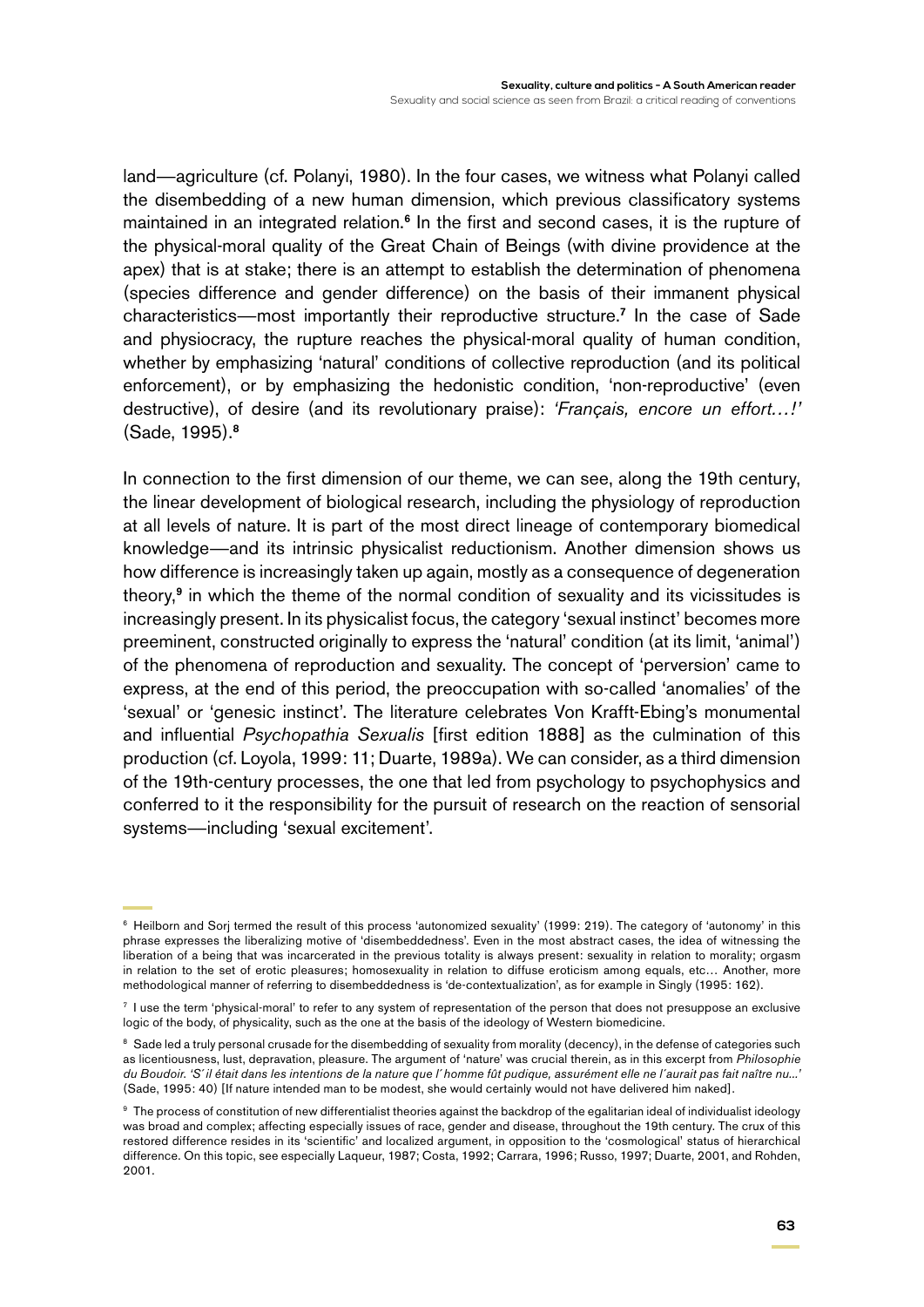Along these three routes it is also possible to follow the disembedding of a 'sexuality' from more extensive corporeal properties associated with 'reproduction' (see the concept of 'reproductive system', fundamental to the affirmation of sexual difference) and 'sensibility'. Here, however, in contrast to the previous corpus, the ideological process leads to a progressive and unforeseen re-approximation towards the 'moral'. Both 'instinct' and 'excitement' are hardly contained within the limits of a strict physicality. The definition of these categories itself presupposes moral dimensions, of value attributed to sexual practices. Successive crusades against onanism, prostitution, pornography, proletarian promiscuity or the moral relaxation of the elites were fed by erudite rationalizations based on more or less logically consistent fragments of biomedical and psychiatric knowledge within the general sphere of degeneration and its retinue of ghosts (atavisms, manias, danger of racial miscegenation, etc.) (cf. Foucault, 1975 and 1979; Donzelot, 1980).

Within the established Christian churches even doctrine itself adapted strategically to this immanentist, physicalist and determinist environment. A good part of the intense family (and moral) pastoral within the Roman Catholic Church fed on this 'scientific' knowledge, in a curious alliance with materialist and reductionist doctrines, both on the right and the left. The concept of a 'given' nature, with direct implications on human life, under the species of a 'natural right' and a 'human nature', supported these doctrinarian developments, as well as other hegemonic developments in the culture of the period.

Finally, it is necessary to refer to the extremely influential developments that the theme of sexuality stimulated in the arts in general and in literature in particular. Romanticism promoted the emergence of the modern conception of art, one that expresses the interior forces of 'creative' subjects, individualized in authorship and audience, strongly engaged with promoting private emotions and with a general sensitization of the public. The theme of love (typically considered as 'romantic') initially concentrated on the conventions that related to the public exchange of affection and the adherence to interiority. However, throughout the 19th century it turned to the explicit presentation of sexuality (mostly through illicit love affairs and—at its limit—'anti-natural' ones). What was essential about the passage to a supposed 'realism' in 19th-century Western literature was a greater explicitness of the conditions and exercise of sexual desire, in opposition to or at the margins of official family conventions. In many cases, the developments were fed by the formulas available in medical and psychological knowledge—and not merely within the explicit reach of 'naturalism'. This process of thematic transformation—which reached its zenith in the literature of the first half of the 20th century—did not continue to advance indefinitely because the evolution of the formal and expressive characteristics of art ended up by privileging manner and style to the detriment of any descriptive content. It passed, however, in its most substantive characteristics, more or less linearly, to cinema and television, where it still flourishes today.<sup>10</sup>

<sup>&</sup>lt;sup>10</sup> One of the most radical manifestations of disembeddedness is the emergence of an intensive industrial production of a highly specialized pornography (with its own broadcasting means and audiences). The difference between this pornography and the *ars erotica* of other cultures is a topic for rich debates.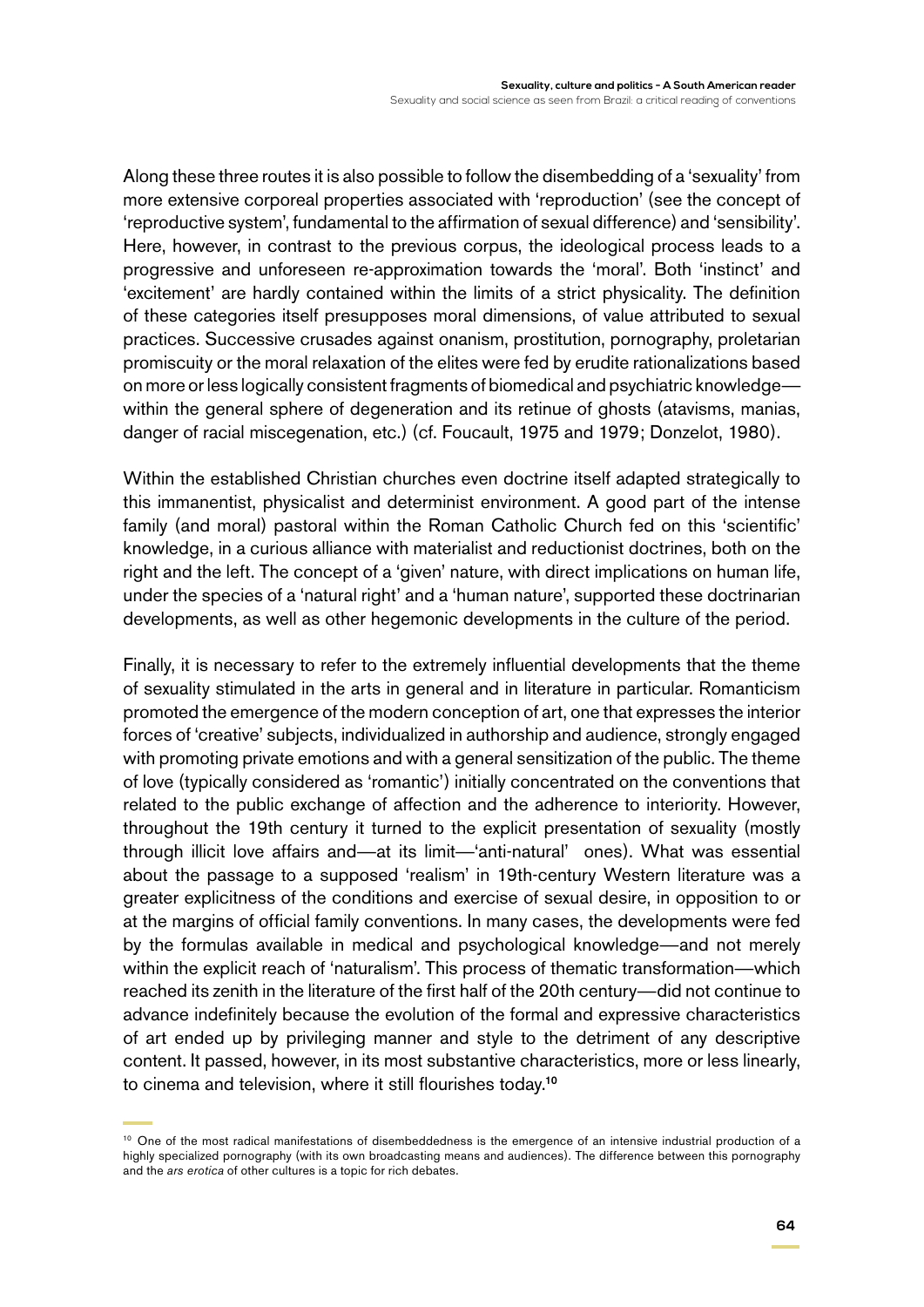## **3. Romantic science and sexuality**

While the flourishing of sexuality in the context of literary fiction can be considered as an aspect of the 'research' on sensitivity and interiority resulting from the physicalism intrinsic to modern universalism, nevertheless, and as mentioned above, this flourishing is also evidence of a romantic turn.

I clarified my working concept of 'romanticism' elsewhere—a term that has been rendered banal within academic common sense (cf. Duarte, 1995, 1999a, 2004). By this term, I refer to all movements that reject, refuse, denounce or challenge the universalism/rationalism/physicalism essential to the cognitive exercise of individualistic ideology since the  $18<sup>th</sup>$  century. The  $19<sup>th</sup>$ century German *Naturphilosophie* movement was one of the most prominent ones. Its reactive disposition against rationalism did not stop it from considering the advance of scientific knowledge a necessity. What it aspired to, was the production of an alternative science, engaged with totality, flux, subjectivity and sensibility—as Goethe typically proposed by writing his *Farbenlehre* against Newton. The preoccupation with subjective mediations of knowledge is precisely what led to the development of physiology and several psychologies that were open to clarifying the processes of sensibility (encompassing senses and feelings). Between *Elective Affinities*, understood by Goethe as a real investigation about the dynamics of interior life, and W. Wundt's psychology or S. Freud's psychoanalysis, there is a whole century of intense speculation about what G. Simmel so opportunely termed 'qualitative individualism'. He understood it as a paradoxical version of the original, political or socio-political individualism (which he termed 'quantitative'), engaged with the intimate life of subjects, the breadth of their interior horizons (to use N. Elias's typical expression, as an epigone of this movement). The modern citizen was not only free and equal in the public realm; he should also be autonomous, intense and creative in his intimate circumstances, in his vital dispositions. The model of romantic *Bildung*, the ideal process of self-formation of subjects, envisaged a considerable propensity for self-examination and self-criticism, which was essential for the flourishing of expressive art, confessional literature, psychological introspection and psychological dynamics modeling. This process of objectification of 'subjective life' was always – notoriously—opposed to physicalism, denounced by romantic ideologues as a devitalizing materialism. Methodical opposition to physicalism was certainly an ultimate goal, but it involved a systematic passage through physicality, aiming at recovering the *Geist* (the precious 'spirit').

It is in this context that we can understand the presence of sexuality as a 'scientific' theme within erudite knowledge at the end of the 19th century. After all, the manifestations of will (*voluntas/voluptas*), of desire (*libido*) and of love—continuous preoccupations of romantic research—were inextricable from what was being termed 'sexuality'. Its understanding as an inner pulse (*Trieb*) which was essential to understand subjective engagement, radically cut across the tension between physical and moral, in a way that is ideally expressed in the widely cited *Psychopathia Sexualis*, by Krafft-Ebing. As I showed elsewhere (Duarte, 1989a), the tension between the fundamental physicalism of medical-psychiatric thought (of which Krafft-Ebing was an eminent spokesperson) and the value of spiritual or moral life in which *fin-de-siècle* high culture thrived (directly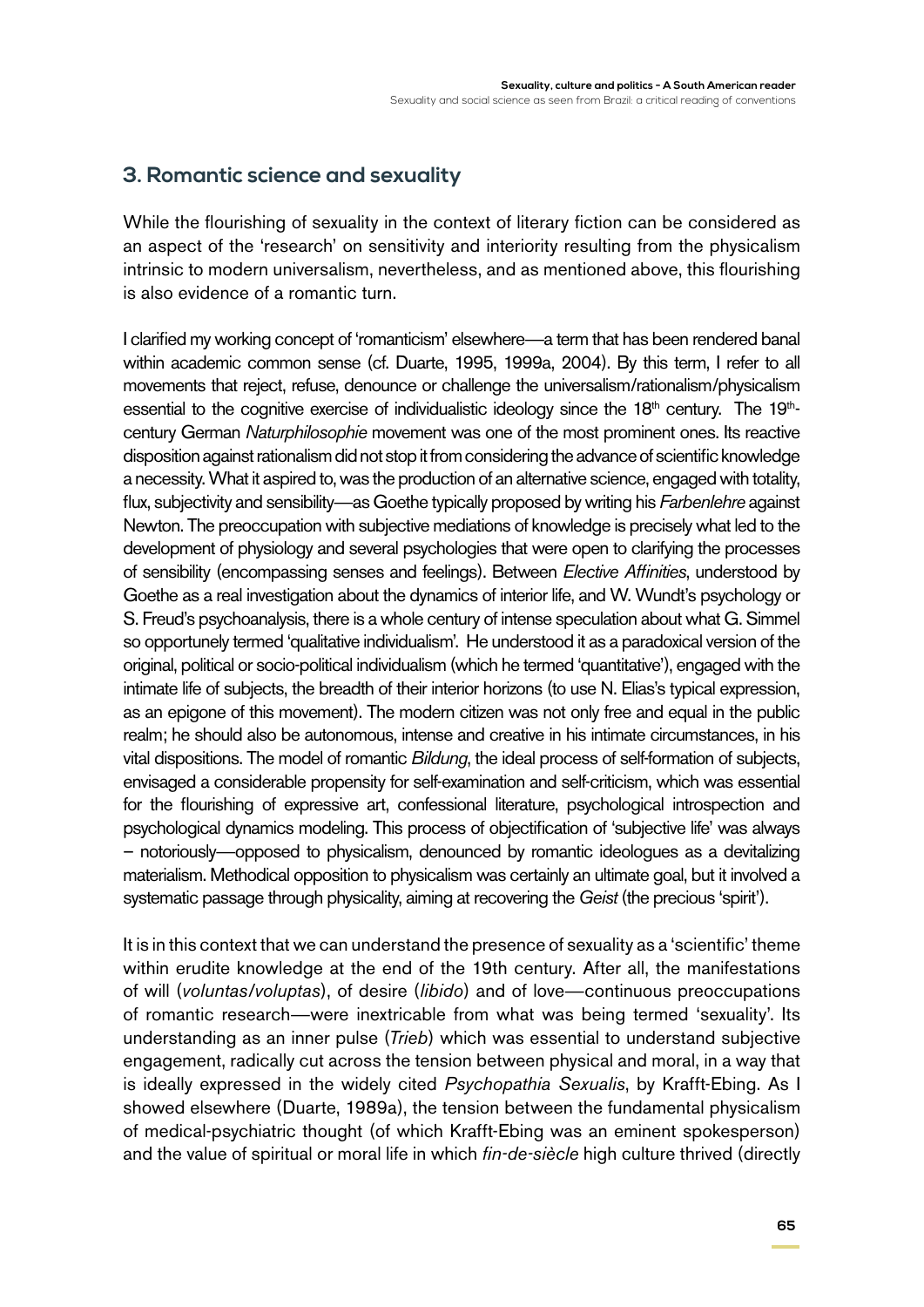inspired by romanticism) imposes great complexity and dynamism on the proposed model of a *vita sexualis*. <sup>11</sup> The theory of perversions that developed in this context, paid typically degenerationist attention to the physical conditions of reproduction and descent, but—simultaneously—attributed a status ambiguously superior to certain experiences, such as the so-called 'antipathetic sexuality' (what would then come to be called 'homosexuality'), considered more 'moral' or 'psychological' than fetishism or bestiality, for example (cf. Duarte, 1988: 24). This representation of sexuality can be considered as a variation on the theme of *Homo duplex*: human beings carry, among other instincts, the 'primary instinct' of sexuality, which places them close to animals but can, simultaneously, awaken a process of spiritualizing 'sublimation' (between the meaning of the Hegelian *Aufhebung* and the *Freudian Sublimierung*). This process is associated with the supposed progress of collective moral controls of civilization over 'nature'—which pulled Europeans away from animals as well as from children and 'primitive peoples'. Simultaneously, however, on the other hand, the 'malaise of civilization' is feared; that is, the symptoms of a sensibility that is excessively excited by modern, urban, artificial life.<sup>12</sup>

This complex interplay between scientific inclination and moral evaluation was fed, at an abstract level, by a more or less continuous transfusion of empiricism to the theoretical corpus of romanticism (e.g., the influence of Stuart-Mill on Nietzsche). This resulted in several interesting epistemological formulae—for example the opposition between 'natural sciences' (*Naturwissenschaften*) and 'moral sciences' (*Geisteswissenschaften*), which was consolidated by Dilthey and left as a legacy for the then recent justification for the existence of 'human' or 'social sciences'. In this way, positivist notions compartmentalizing different sciences were established. This imposed new directions on the development of the status of sexuality. First and foremost, the opposition between 'psychological' knowledge and 'social' knowledge, particularly pertinent to the history we are tracing here, had a profound impact on the 20<sup>th</sup> century.

Before we explore this issue, however, it is worth recalling how the heavy moral connotations of the topic of sexuality most certainly constrained, to a great extent, public, systematic research and reflection. The fear of explicit police censorship was merely the most visible part of a more generalized cultural disposition to keep the awareness of phenomena to which all agreed in attributing profound qualities and

<sup>11</sup> 'If, on the one hand, it is true that moral issues should be considered, within the model's logic, as 'functional' or 'epiphenomenal' in relation to physical determination, there is also, on the other hand, a return effect of the moral level over the physical level, so long as—supposedly—such 'functions' are not totally obfuscated or subverted by the gravity of the state of degeneration' (Duarte, 1988: 16).

<sup>&</sup>lt;sup>12</sup> The topic I termed 'malaise of civilization' (Duarte, 1986) appears early within the emergence of civilization itself. As early as the 18<sup>th</sup> century, criticisms were raised about the excess of stimulus to sensibility present in court and urban life, loci of civilization par excellence. By the end of the 19<sup>th</sup> century the topic stops being cultivated by preachers, social reformers and novelists alone, and becomes the target of systematic analysis (in Simmel, in 1976, with regard to blasé character; and in Freud, 1959, with regard to 'modern nervous diseases'). Its relation to sexuality was particularly highlighted within the context of degenerationism: 'Exaggerated tension of the nervous system stimulates sensuality, leads the individual as well as the masses to excesses, and undermines the very foundations of society, and the morality and purity of family life' (Krafft-Ebing, 1965: 7, apud Duarte, 1988: 21).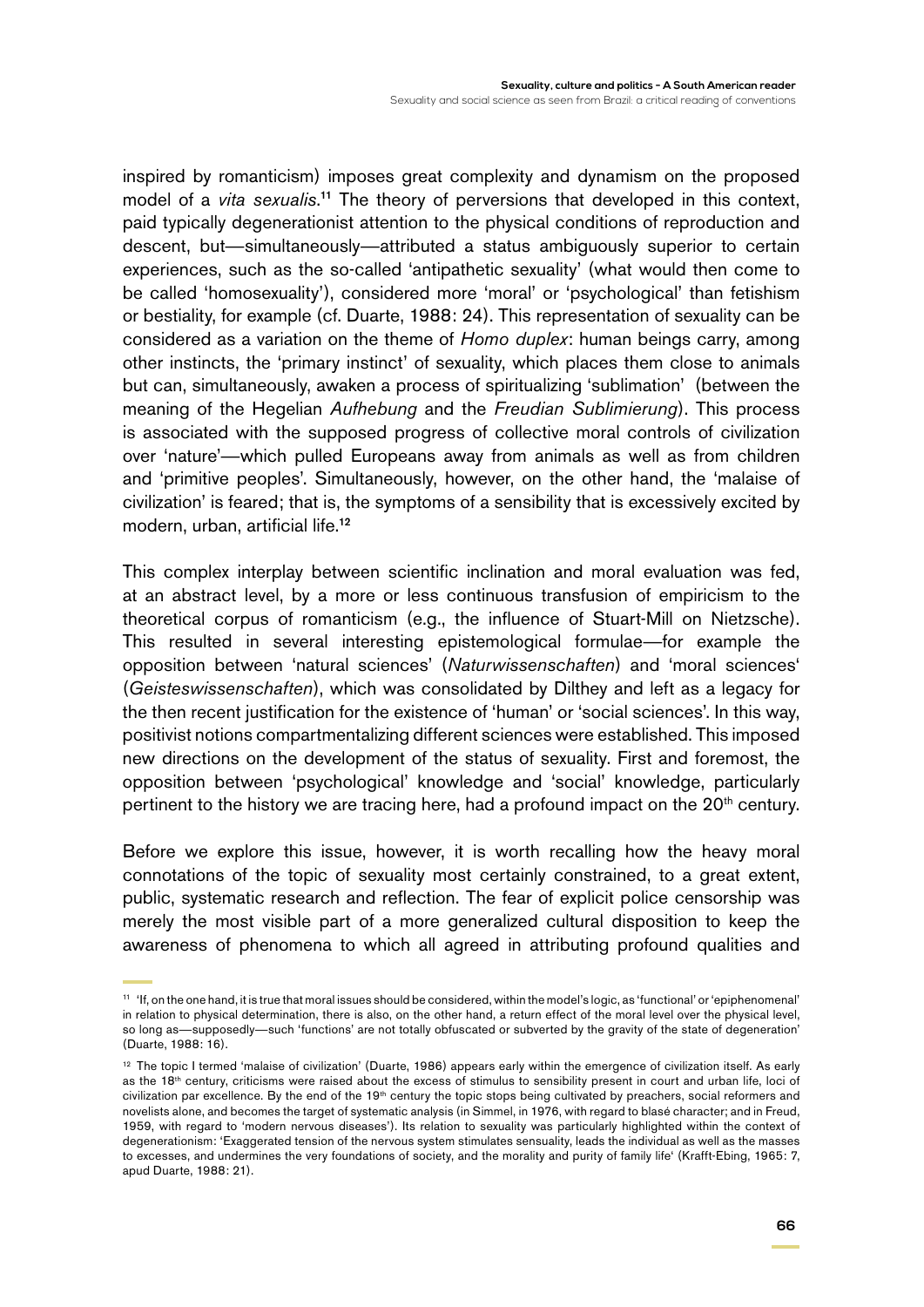challenges, as something private, veiled, imprecise. The most superficial evidence of this—nevertheless the most revealing—is the curious injunction to express the subject in Latin, even by the end of the  $19<sup>th</sup>$  century—at least a century after the transition of scholarly writing to modern languages. *Psychopathia Sexualis* already represented a significant departure from that injunction. However, significantly, the title, as well as generic and descriptive phraseology, were kept in Latin (from *vita sexualis to coitus inter homines*).<sup>13</sup> Malinowski's introduction to his *The Sexual Life of Savages* (1929) still features several paragraphs justifying the possibility and utility of publishing a text dealing with such matters (and with such an explicit title), which were for the natives, as he finds compelled to state, 'a thing serious and even sacred' (Malinowski, 1929: xxiii-xxiv). This shows how several characteristics of human life represented by the new category of 'sexuality', disembedded at a scholarly level, were still embedded within the inclusive dimension of a 'morality'.

It is certainly not going too far to highlight the significance of the work of Freud in the speeding up of this disembedding and turning it into an explicit and controversial public question. The emergence of sexuality as a theme in the social sciences, for example, is certainly due to the impact of the work of Freud and the role that sexuality played within his work. Notoriously, the spread and reception of psychoanalysis were greatly conditioned by the reactions to the emphasis on sexuality in its development. The accusations and disqualifications aimed at psychoanalysis as a 'pansexualist' knowledge crossed the world and weighed heavily on the paths of its original institutionalization (cf. Russo, 1998 and 2000).

This is not the place to review the complex way in which sexuality is presented in the development of psychoanalysis. Some main traits will allow us to understand how psychoanalysis appropriates preceding scholarly knowledge (in the spirit of the time) and readjusts it for our future consumption. In Freud there is a complex combination of universalism (and a physicalism intrinsic to a neurologist in training) and romanticism, with immediate implications for our question (cf. Loureiro, 2002).

The first issue is exactly disembeddedness. Notoriously, Freud hesitates in what status to attribute to sexuality, although he does not seem to depart at any time from the contemporaneous representation of an entity that is separate from the rich fabric of human life. The definition of a 'sexual' etiology of nervous disease, the anchoring of a psychological dynamics within the relational vicissitudes of a 'sexual' drive (later associated to a 'pleasure principle'), or any other characteristic of this crucial dimension of the human being presupposes the possibility of understanding it in

<sup>13</sup> German, in contrast to Romance languages, clearly faced, at the end of the 19<sup>th</sup> century, the semantic disembedding brought about by the conceptual disembedding of sexuality. The old category of Geschlecht—which included the connotations of species, (grammatical) gender, sex, race, family, generation, lineage and genealogy—gave place to new terms derived from the Latin *sexus*, as is apparent in Freud (cf. Duarte, 1989a). H. Marcuse presents another example of the greater slowness or resistance of the German language to express disembeddedness in this area: the word *Sinnlichkeit* still (to this day) includes the meanings of 'sensoriality' and 'sensibility' which were autonomized in Romance languages. (cf. Marcuse, 1968: 163).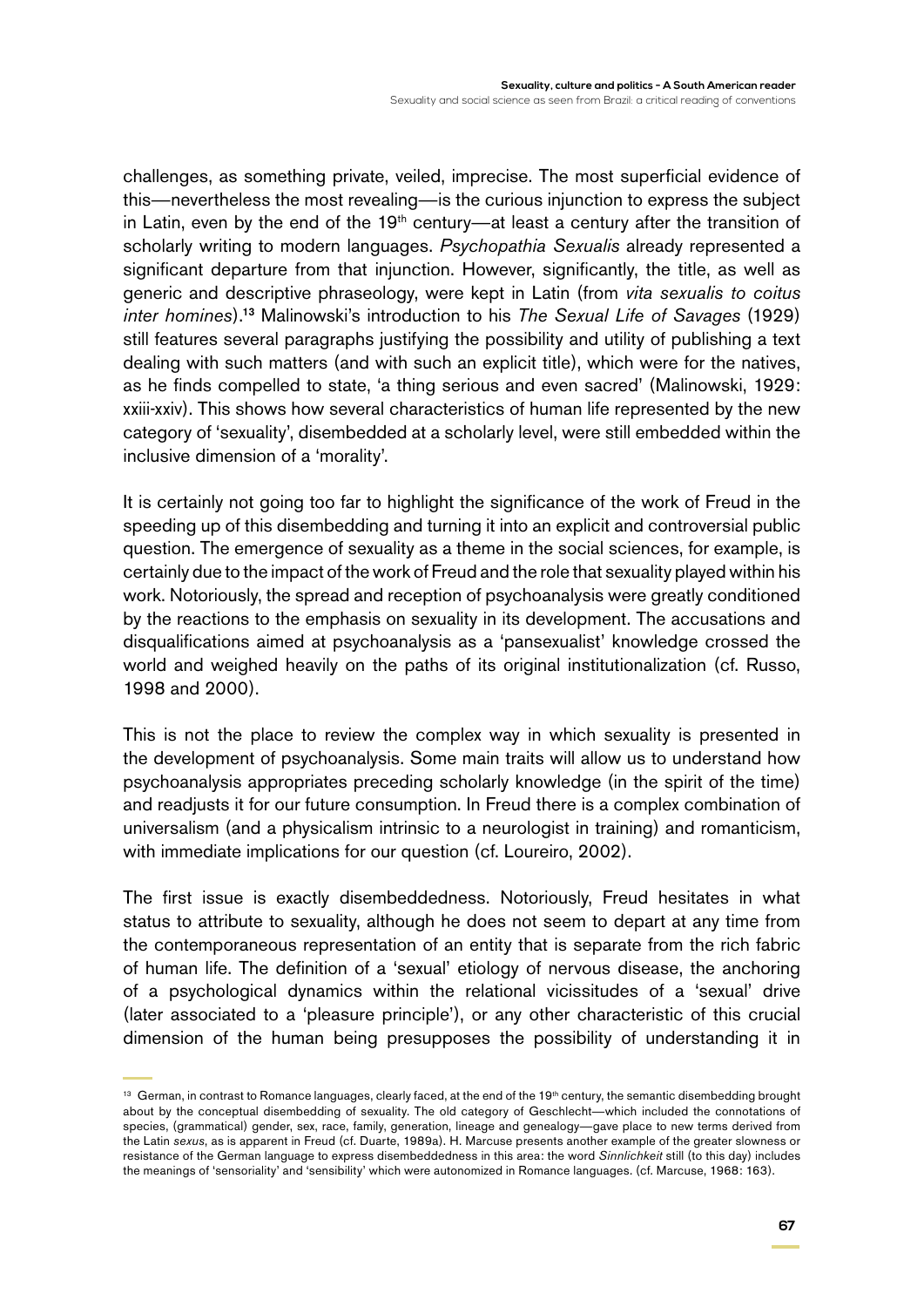isolation, disembedded—at least as a being of reason. In this sense, he is in harmony with the spirit of his time. He also gives continuity to the representation of the enormous structuring potential of this phenomenon, of its cruciality. Like Krafft-Ebing, he places it at the root of the best, as well as the worst, of subjective behavior. He gives new status to the romantic idea of sublimation within the framework of a systematic psychodynamics.

There is a point, however, at which he departs radically from the view of his time adding to the critical richness of his proposal: sexuality is denaturalized; it is conceived as a sui generis psychological force, which cannot be assimilated by a biomedical representation, that is, a physicalist representation; the representation of 'instincts' and organic 'function'.<sup>14</sup> This is a polemical issue, in which the romantic dimension of Freud's thought is explicit, bringing with it inevitable difficulties of understanding and assimilation by hegemonic science. The variations in the translation of the category *Treib* to the Romance languages are exemplary as testimony to this tension.

Apart from precise analytical characteristics of sexuality as a category within Freudian theory, we should note the way the generalized and gradual diffusion of psychoanalytic literature could serve a more general cultural process. The first effect was certainly, once again, to confirm the tendency to disembeddedness, to name the phenomenon as a specific entity (even if with imprecise borders). But it also served to confirm its cruciality within the human horizon (both in a positive and negative sense), which contributed to an emphasis on interiority (in general, the psychologization process can be viewed as an intensification of modern interiorization) and on modern hedonistic ethics. Even if the main psychoanalytic schools do not see it as a process of linear embracement or facilitation of pleasure, we should not forget the variations that came to be closer to this sense, as in the work of W. Reich, whose influence returned throughout the century (cf. Béjin, 1985).

The first systematic manifestation of sexuality as a theme in ethnology is found in the work of B. Malinowski.<sup>15</sup> The complex career of this pioneer of modern anthropology is well known today. The weight of the romantic tradition in his work, in general, and his reading of Freud, in particular, are also acknowledged (cf., e.g., Stocking, 1986; Strenski, 1982). This perception was for a long time obfuscated by the greater explicitness of empiricist influences on Malinowski's thought. The posthumous publication of Malinowski's fascinating fieldwork notebook certainly contributed to this contemporary reevaluation (cf. Malinowski, 1967).<sup>16</sup>

Even a superficial analysis of his 1929 book is revealing. The author declared in the

<sup>14</sup> Sexuality would be cosa mentale, paraphrasing the notorious expression of Leonardo da Vinci about painting (*la pittura è cosa mentale*).

<sup>&</sup>lt;sup>15</sup> This was not, however, the first manifestation of the influence of psychoanalysis on ethnological knowledge, as made clear in Duarte, 1989b. The status of dream and trauma had previously inspired W. H. Rivers and C. G. Seligman.

<sup>16</sup> In his preface to *The Sexual Life of Savages*, Havelock Ellis refers to 'the fertilizing value of Freud's ideas' in Malinowski's thought (apud Malinowski, 1983: xi).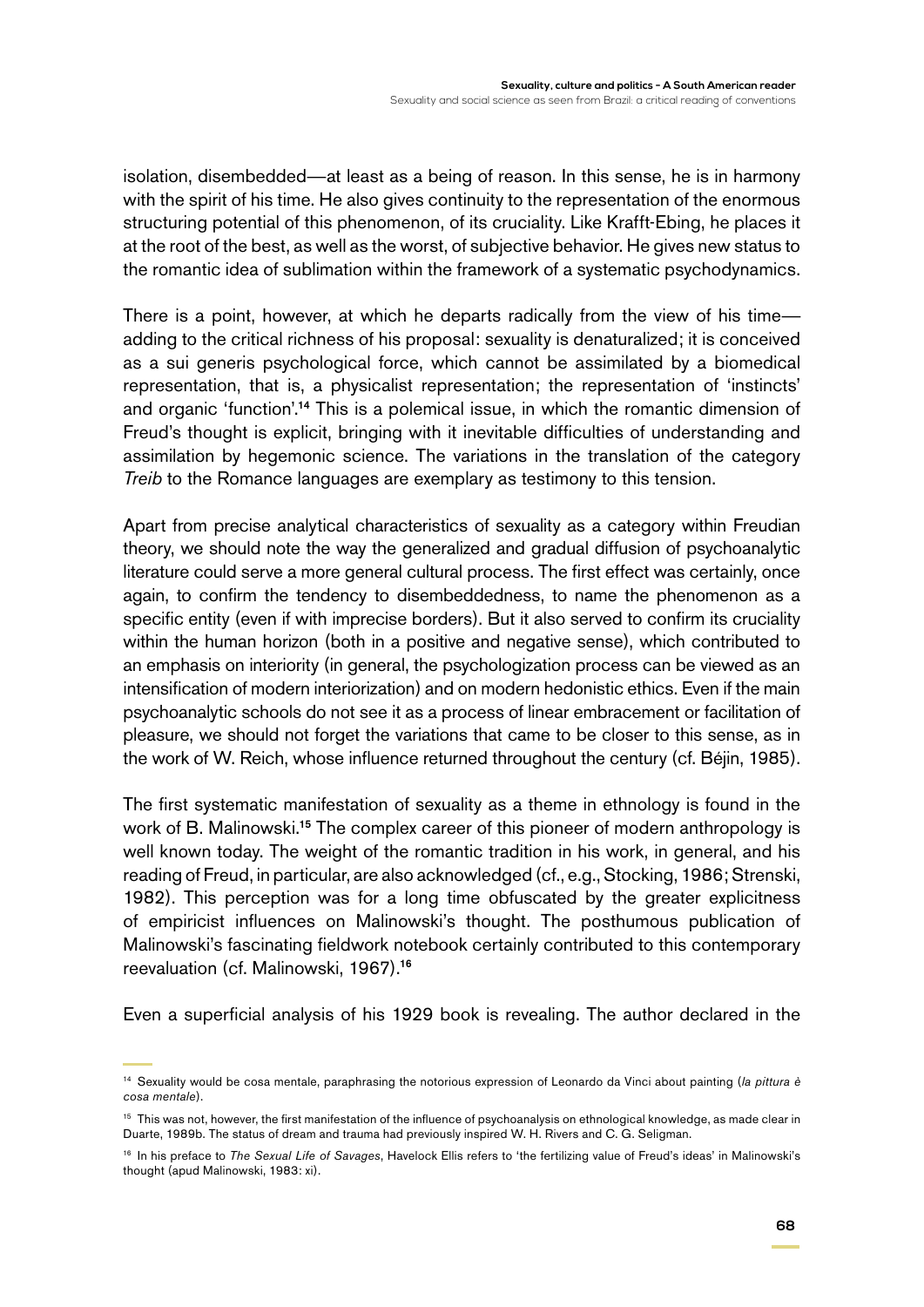Introduction that 'to the average normal person, in whatever type of society we find him, attraction by the other sex and the passionate and sentimental episodes which follow are the *most significant events in his existence*, those most deeply associated with his *intimate happiness and with the zest and meaning of life'* (Malinowski, 1929: 1, my emphasis). Independently of the ethnographic appropriateness of such a statement, it emphasizes the dimensions mentioned above: cruciality, interiority and pleasure.

The book's structure reveals the complex relationship between the disembeddedness involved in writing a book about the 'sexual life' and embeddedness, as ethnographically understood and described. After all, the first chapters are successively dedicated to what we nowadays call 'gender relations' ('relations between the sexes, in the original; including basic information about the 'kinship system'), marriage (including preliminaries) and reproduction. Only then do the counterpoints of 'license' and 'erotic life' appear and culminate in data about *'morals and manners'*, as well as a curious final chapter about an 'incest myth'. A more detailed analysis of the book's internal developments would reveal Malinowski's solution to the challenge that I see as the most typical of the presence of sexuality in the social sciences; the tension between embeddedness and disembeddedness.<sup>17</sup>

The structure of *Sex and Repression* reveals ever more clearly this tension between the practical and conceptual levels: under such an explicit title the author mostly presents a minute demonstration of the character of a matrilineal system of kinship and a long dialogue with psychoanalysis about the need to contextualize (to recognize the embeddedness, in my terms) the purported universal 'Oedipus complex'. The only issue showing actual ethnographic disembeddedness is child sexuality, addressed for the first time in ethnology.

The reading of Malinowski's diary, on the other hand, reveals how much the cosmological qualities of modern sexuality (cruciality/ interiority/ pleasure) constituted a structuring dimension of Malinowski's personal 'zest and meaning of life', as well as the extent to which they were present in an intense fieldwork experience. Here I will only mention the significant reference to his perception of an 'undercurrent of desire' (Malinowski, 1985: 102) running through all conventional social life (including his own). The typical *fin-de-siècle* tension between a 'primary instinct' and 'spiritual' or 'moral' force seems to present itself here as the basis of vital experience, including in the form of a belief in the capacity of propitiatory action of the latter over the former.<sup>18</sup>

<sup>&</sup>lt;sup>17</sup> I suggested elsewhere that this dilemma of the status of sexuality only reiterates Anthropology's structuring aporia, easily exemplified by the historical polemic between 'formalism' and 'substantivism' in economic anthropology (cf. Duarte apud Heilborn, 1999: 62): to what extent can the beings of reason characteristic of modern Western culture—which form the basis of our comparison of universalist character—be applied to the comprehension of other cultures?

<sup>&</sup>lt;sup>18</sup> On this topic, see A. Loyola's analysis of the 'plasticity of instincts' in Malinowski (Loyola, 1998: 21). It is interesting to bring this point close to Pulman's suggestive analysis of the contradiction between the rhetorical affirmation by Malinowski of the existence of 'sexual freedom' among the Trobriand Islanders and his recurring ethnographic data on an intense and constant social conditioning of its manifestations (cf. Pulman, 2003).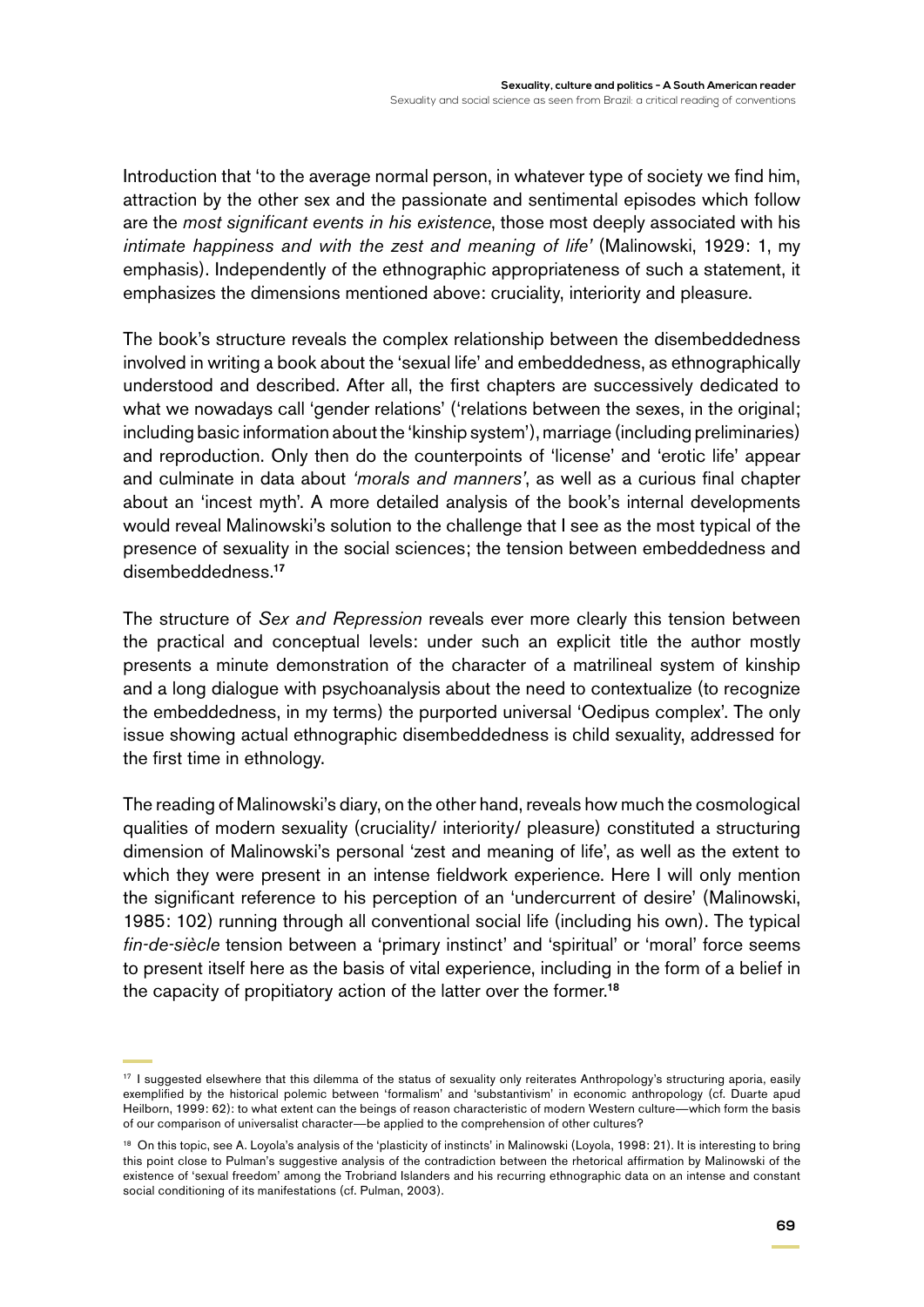Malinowski's voluminous works on sexuality did not institute a tradition.<sup>19</sup> What can be seen as a first 'tradition' in this sense is the one formed by F. Boas's disciples. Although there is no evidence of specific work on this theme in Boas's output, it can be understood that it emerges within the intellectual environment he opened up in the USA, with similar motives to those of Malinowski: romantic influence stimulated an awareness of subjective sensibility, including sexuality (and its implications of cruciality/ interiority/ pleasure).

Among Boas's disciples, Margaret Mead was the one who most explicitly dealt with sexuality. The title of her most famous work (*Sex and Temperament*, published in 1935) is, however, a misleading clue. In fact, the author deals fundamentally with differential constructions of the 'genders' in relation to styles of behaviors and typified psychological attitudes. There is plenty of information about issues that can be linked to sexuality throughout her book, but they have a subordinate role (cf. Mead, 2001). It was in other works, dealing especially with the socialization of 'gender' roles that the theme was addressed more directly (cf. especially Mead, 1923). The tension between embeddedness and disembeddedness was once again fundamental. The status of sexuality in Meadian ethnography is subordinated to the more structuring and permanent task of relativizing gender roles, inseparable from ideological battles for equality in North-American society.

The presence of sexuality is also noticeable in many other dimensions of the work of Ruth Benedict, or in *Naven*, by Gregory Bateson (a work that echoes the influence of Boasian culturalism,<sup>20</sup> among others). They already appear, however, as ethnography's inseparable dimensions of native life (alongside the holistic implications of the so-called 'monographic method'). The disembeddedness of sexuality as a category of thought appears in this field, possibly for the first time, subordinated to the principle of a kind of 'ethnographic re-embeddedness', that is, of the anthropological strategy of attempting to subvert the watertight classificatory systems of Western thought through a supposedly 'integral' presentation of other cultures (an echo of romantic emphasis on totality and subjectivity).<sup>21</sup> Information on sexuality issues thus begins to permeate ethnological works in classic areas such as cosmology, kinship, reproduction, construction of the body, gender difference or ritual.<sup>22</sup> We need to highlight, however, that the disposition to reembedding cannot correspond to an effective embedding (at the level of ethnography):

<sup>19</sup> Also in the sense that the recognition of the strategic significance of Malinowski's work for the anthropological tradition—as it tends to be seen today—does not usually involve his two works dedicated to sexuality.

<sup>20</sup> He published an article that was more explicitly about sexuality (*Sex and Culture*) in 1947, which was cited in Vance's (1995) thorough review of anthropological literature on the topic.

<sup>&</sup>lt;sup>21</sup> Gilberto Freyre's Boasian training is surely to be found behind the notable presence of sexuality in his first analyses of Brazilian culture (Casa Grande e Senzala [Freyre, 1943] was originally published in 1933).

<sup>22</sup> Marcel Mauss' classic text on 'body techniques' (presented in 1934 and published in 1936; Mauss, 2005), although commonly considered as a precursory sign of anthropology's interest in sexuality, since it includes a paragraph about 'sexual positions' in the section on 'reproduction techniques' (cf. Loyola, 1998: 26), should in fact be included in the program of this integrating, totalizing disposition to which Mauss greatly contributed, at a theoretical level (*'l'homme total'*).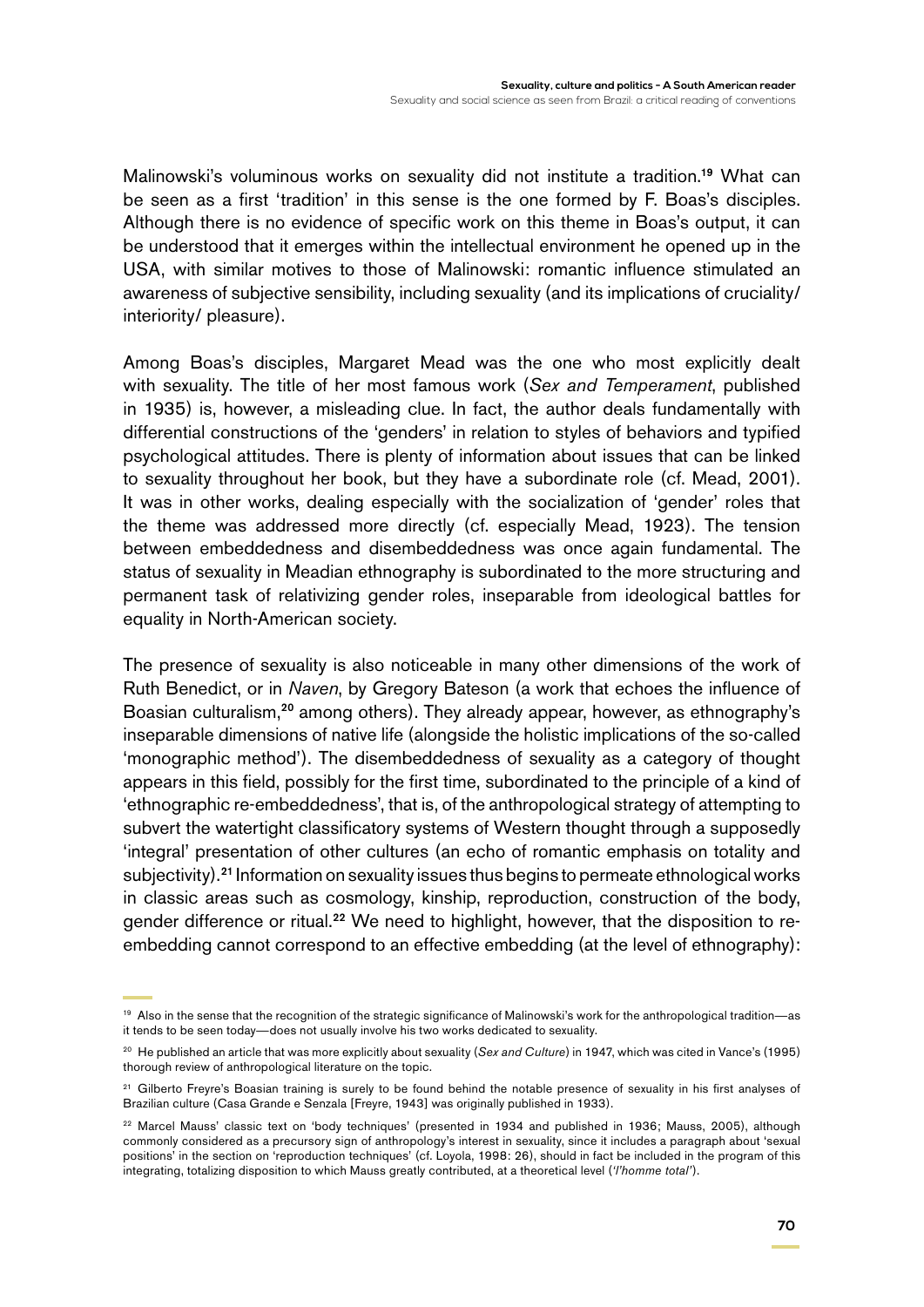the observer possesses a classificatory grid in which sexuality is a discrete category (valued in a certain way) and any analytical act presupposes that condition.

It is necessary to mention, however briefly, the status of issues associated with sexuality in the direct tradition of German romantic sociology. Both in G. Simmel and in N. Elias we can recognize how sexual life is valued as an important dimension of the subjective forces at play in social dynamics. In Simmel this thematic is almost omnipresent under the phenomenology of forms of modern urban sociability (eros, love, dyad, seduction, prostitution, coquetry, etc.). Its presence, however, is always greatly embedded within the inclusive social processes under examination. Although one can recognize an increasing explicitness over the strictly sexual dimension of social loving bonds between his 1892 article about female prostitution, and the 1921-22 fragments (published posthumously) about 'erotic nature' (Cf. Simmel, 1984), the impression of embeddedness prevails—at least in comparison to later works.

With the second author (a long generation younger than Simmel), the direct influence of Freud causes a much more disembedded presentation of these issues, in the construction of his theory of the 'civilizing process'. Here one can see—as in the typical *fin-de-siècle* model—social controls (and progressively, self-control) contributing to the modulation of primordial human forces in sublimated expressions, devoid of their original aggressive or destructive potential (cf. Rohden, 2003).

An interest in a systematic evaluation of the issue in the work of Max Weber is accentuated by the discrepancy between the brevity of his two single texts which are explicit about sexuality (cf. Weber, 1991 and 1978), and the extension and depth of the analysis of the other behavioral ethics in his work.<sup>23</sup> Weber displays a transhistoric appreciation for 'sexual love' ('the greatest irrational force of life'—1991: 343), embedded in primordial forms of religion (the so-called 'orgiastic' ones). It remains a permanent source of tension with the general rationalization of the social world (and particularly religious rationalization). Many fundamental themes of religious ethics are thus defined, according to him, as barriers to sexuality, as in the obvious cases of the battle against prostitution and the defense of sacerdotal chastity. Here, Weberian analysis depends on an interpretation of the relation between sexuality and social life, which is strongly based on a theory of sublimation (more general in contemporaneous thought and certainly parallel to Freud's, on whose work he would only become interested later in his life). The confrontation between the ethics of mysticism and asceticism (as ideal types) and sexuality would therefore seem to result from a competition for the intimate forces of social subjects. A very rich point in his argument on sexuality is that this force can be opposed to rationalization, on the one hand, but it can also offer itself to rationalization, on the other. The result of the latter process would be 'eroticism', as

<sup>&</sup>lt;sup>23</sup> On the relation between these characteristics of sexuality in Weber's work and the predominance of the rationality issue, as an expression of issues deriving from his own troubled personal life, see Mitzman, 1970 and Schwentker, 1996.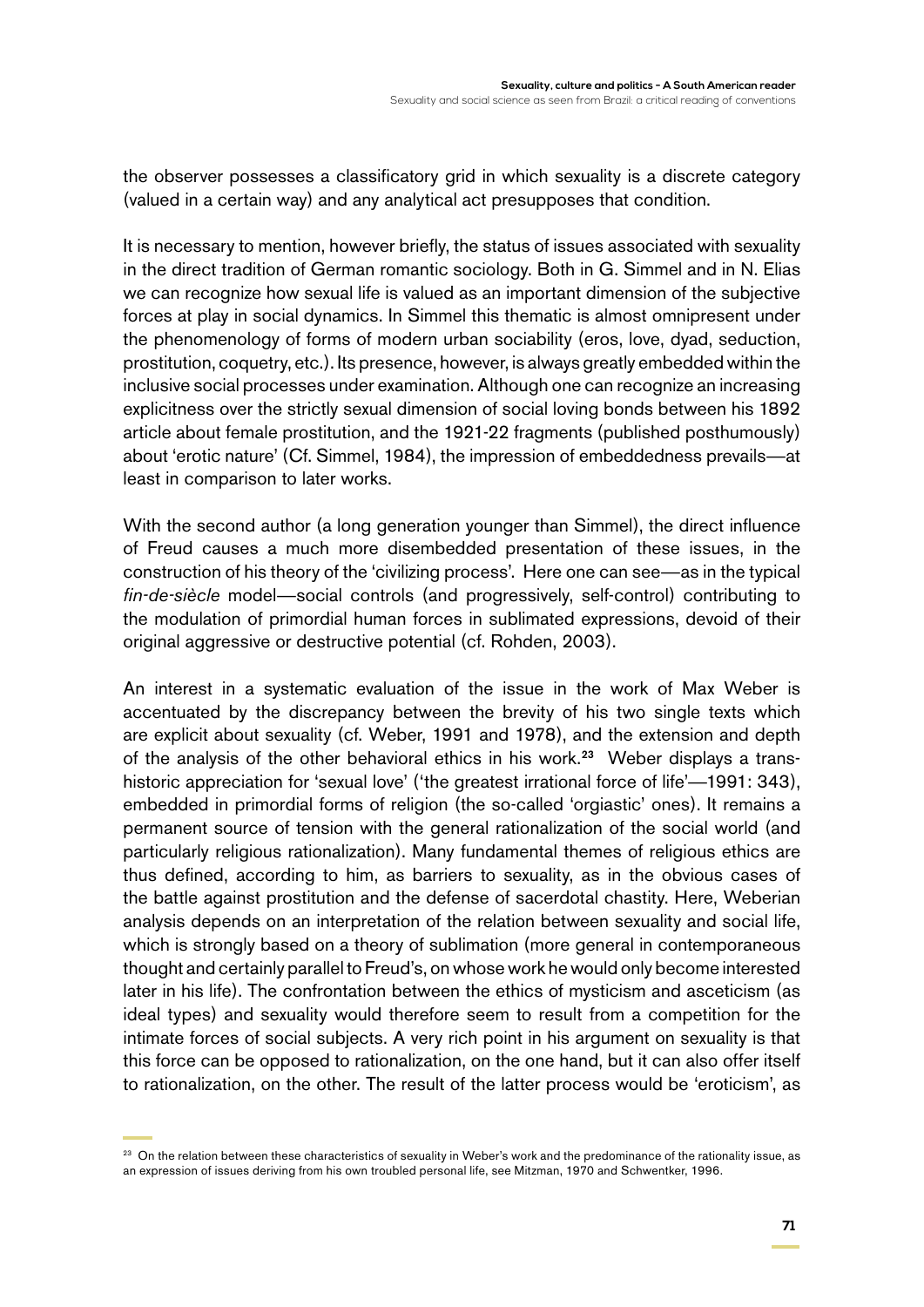a 'consciously cultivated sphere, and therefore, non-routinized' (Weber, 1991: 343), which would characterize the superior stages of 'mature love of intellectualism' (ib id: 347). This is a picture of suggestive ambiguity, which would greatly gain from being compared to Foucault's analytical proposition to distinguish between *ars erotica* and *scientia sexualis*.

The status of sexuality within the Chicago School and its later developments is also highly ambiguous. Although pioneering work such as Paul Cressey's *The Taxi-Dance Hall* (originally an M.A. thesis at the University of Chicago) had already addressed the hot topic of prostitution in a sociological perspective in 1932, studies of urban problems, of '*social problems*' and 'deviant behavior'—so inclusive in their remits did not involve systematic research on sexuality until the 1970s.<sup>24</sup> An exceptional case to evoke is William Thomas, an eminent member of the first generation of the School, who published six articles on sexuality in his early career, between 1897 and 1907 (still between the period of the *Völkerpsychologie* learned in Germany and the institutionalization of sociology in Chicago), without any lasting influence in this area.

### **4. Social sciences and sexuality today**

The publication of the first volume of Michel Foucault's *History of Sexuality* in 1976 ('The Will to Know) is as significant to the topic of sexuality in the social sciences as Freud's work.<sup>25</sup> Saying this amounts to recognizing, firstly, that the imprint of romantic thought in Foucault landmark piece meant a fundamental affinity with the neo-romantic crisis of the 1960s—either because of the preceding importance of psychoanalysis (as theory and as a worldview) or because of the fundamental influence of Nietzsche's philosophical thought.

Among the signs of that crisis there was an explicit assumption of sexuality's attributions of cruciality, interiority and pleasure,<sup>26</sup> cited above. The so-called 'liberation of social behavior' represented the transposition of its disembeddedness to the sphere of generalized, public behavior. This is not the place to develop an analysis of this 'romanticism of the masses', but one can certainly highlight the importance of new, globalized media and the new levels of consumption of goods for sensorial satisfaction (cf. Duarte, 1999b). The process of 'modern consumerism', so finely analyzed by C.

<sup>24</sup> The influential volume *The Other Side*, edited by Howard Becker in 1964, contains two articles on homosexuality, for example (by John Kitsuse and John Reiss Jr.). Homosexuality is treated, however, as merely an instance of deviant behavior in the urban milieu. Brazilian urban anthropology, which started with Gilberto Velho's systematic research program, also involved issues of sexuality, which remained included in the broader field of deviance and stigma (cf. Velho, 1974). Under his supervision, pioneer theses were produced in this area, such as, for example, Guimarães (1977, published in 2004) and Gaspar (1984, published in 1985).

<sup>&</sup>lt;sup>25</sup> C. Vance argues against Foucault's strategic significance as univocal in this field; reminding the concomitant weight of Anglo-Saxon activists (cf. Vance, 1995: 12).

<sup>26</sup> It is essential to recall here the influence of the philosopher H. Marcuse' and his *Eros and Civilization* (a discussion with Freud, mostly)—Marcuse, 1987 [1955].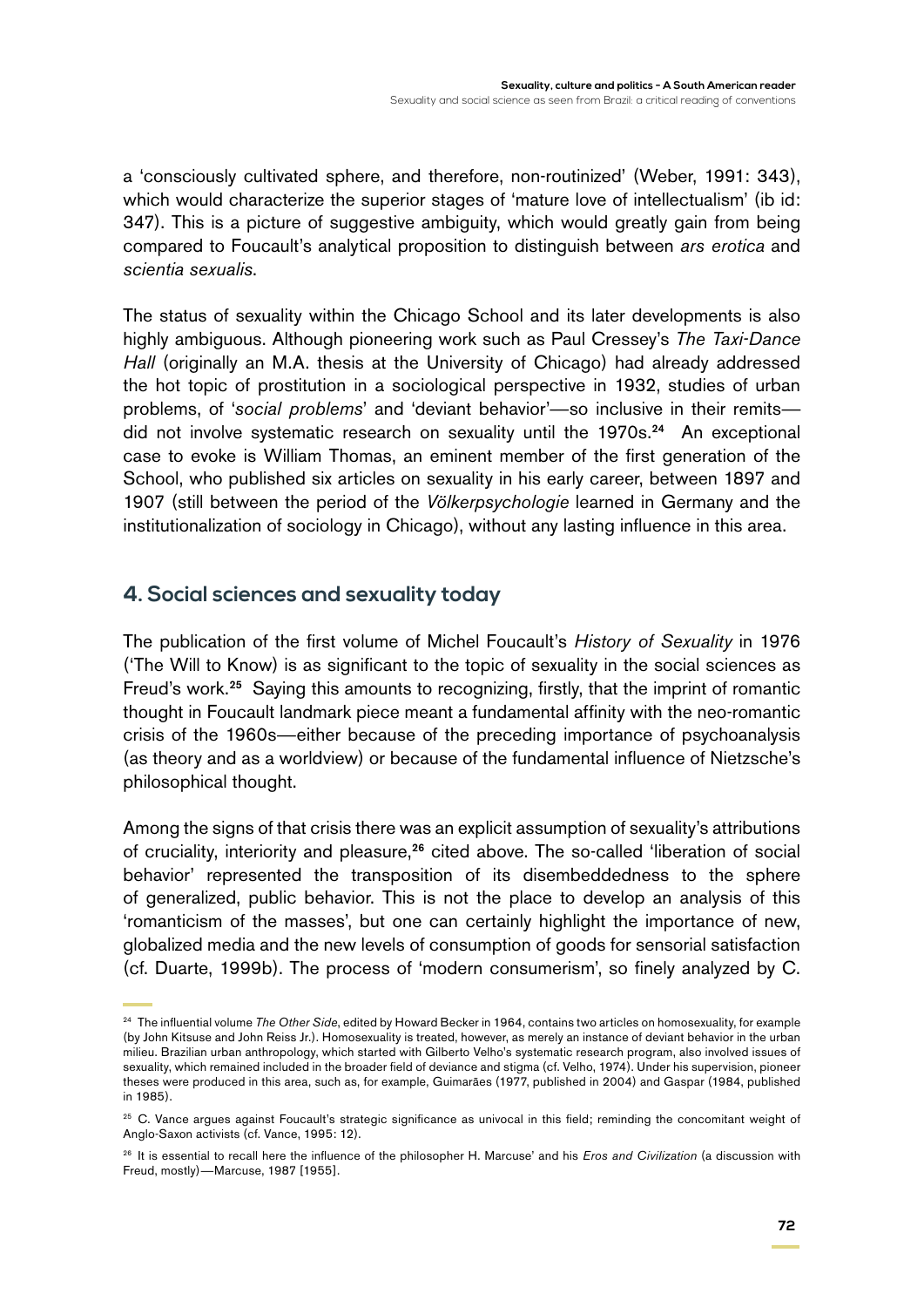Campbell (1995), reached its 20th Century apex—and an increasing and particular emphasis on the issue of 'sexual satisfaction' separated from the relational and moral conditions of its practice.<sup>27</sup>

Foucault's proposition was not restricted, however, to a repetition of romantic jargon. On the contrary, he demonstrated—against common sense—that sexuality was not a universal value, victim of an obscurantist repression within Western culture. It was rather a value obsessively cultivated, in reverence to what he came to term 'sex-asking'. That was the first precise and inclusive historical-cultural analysis of the process that I have been calling 'disembeddedness'. The 'history' of sexuality was, therefore, its 'genealogy'—the demonstration of its 'social construction'. As Foucault (1979) demonstrated so well, the modern construction of personhood depended on the emergence of 'sexuality' as a new instance of the subject's truth—a paramount and subtle truth. Sex and power would not be at opposite poles, and, contrarily to what the repressive hypothesis proposed, modern Western societies could only very superficially be classified as anti-sexual. Indeed, under bourgeois moralism from the 19<sup>th</sup> Century onwards, sex was placed within discourse, as something that, coming from within the subject, had the power to tell the truth about the Person, and—when neglected—could lead to one's ruin and the ruin of one's family, race and nation. Combining the individual and the collective, the 'sexuality apparatus' proceeds by a generalized sexualization, with an intense focus on children, turning families into a permanent locus of observation, reflection and control of sexual behavior.

Due not only to Foucault's great reflexive and historicizing stimulus, but increasingly in reference to it, in the 1970s we see a rather intense process of intellectual production on sexuality in its most diverse facets and levels. Given the breadth of this bibliography, here I will emphasize Brazilian contributions, not least because they echo the main investments in the international development of this field.

In Brazil, until the 1960s, only two authors had invested explicitly and systematically in the sociological analysis of sexuality: Gilberto Freyre (cf. Bocayuva, 2001) and Roger Bastide.<sup>28</sup> In both we find a disposition to deal with the 'subjective' dimensions of social life; the fruit of romantic influences, rather uncommon within Brazilian intellectual milieu (cf. Duarte, 2005; for a demonstration of this argument in R. Bastide). In both cases, their aim was to identify a relational ethos specific to certain cultural manifestations that characterized the Brazilian social universe ('patriarchal culture', for Freyre; 'Afro-Brazilian

<sup>&</sup>lt;sup>27</sup> The supposedly definitive overcoming of the challenge of sexually transmitted infections by the invention of penicillin, contemporaneous with World War II, is usually taken as a very relevant factor (cf. Carrara, 1996).

<sup>28</sup> Margareth Rago highlights the role of *O Retrato do Brasil* by Paulo Prado [1928], and Macunaíma, by Mário de Andrade [1928] as pioneers of what she terms as the 'centrality conferred to sexuality within the discourse of historians interested in the scientific interpretation of Brazilian reality and the definition of national identity…' (Rago, 1998: 178). Due to their clear essayistic or literary character, as isolated interpretations, albeit eminent ones, I will not address Prado's or Andrade's works here. I will limit this analysis to the two other intellectual projects cited above.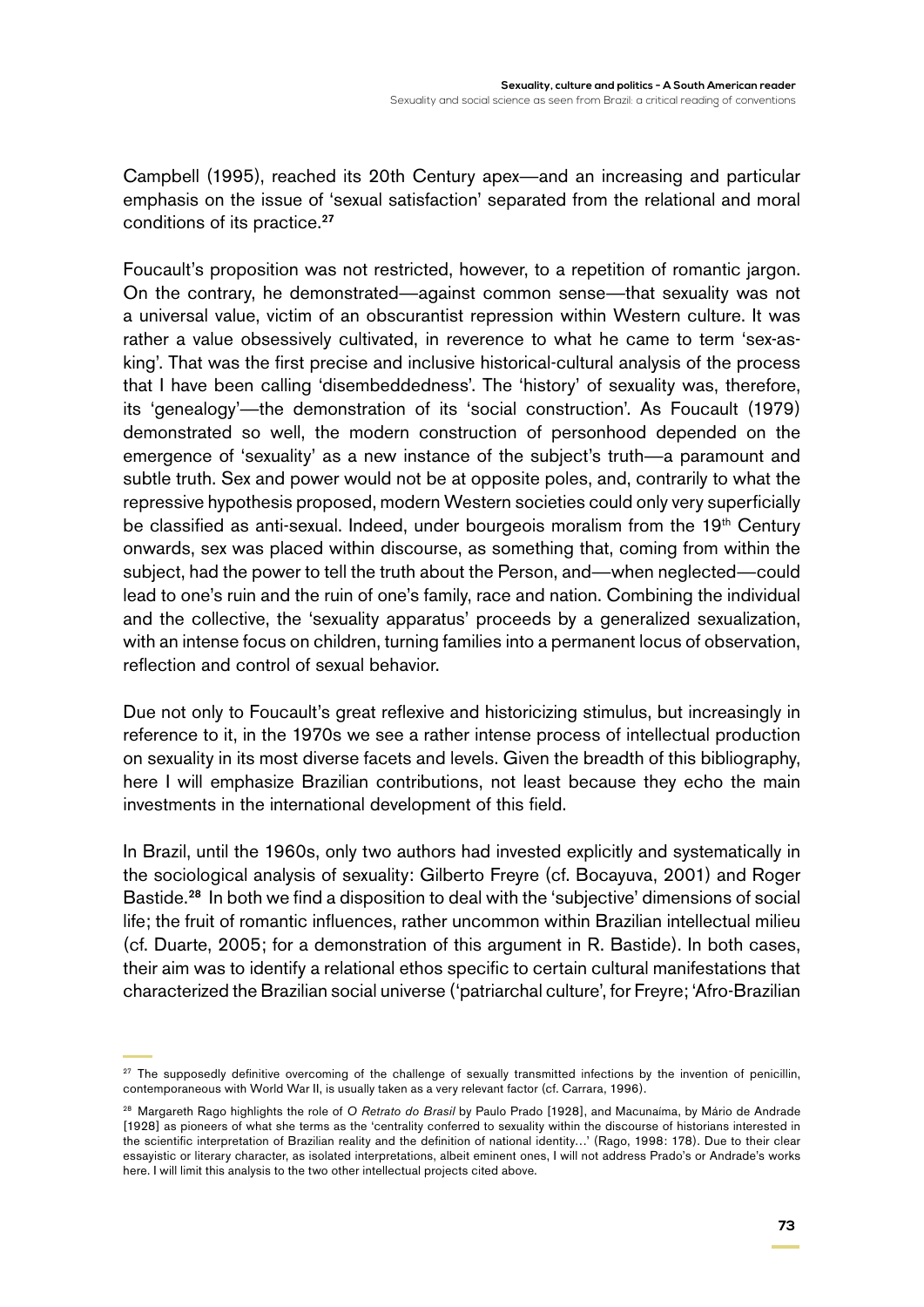culture', for Bastide), as a dissonant counterpoint to the official norm at that time.<sup>29</sup> In their work, not only disembeddedness, but also the axis cruciality/ interiority/ pleasure can be clearly found in action. This axis is particularly tainted by its connotations of transgression or opposition to official mores (as an aspect of his own work in the intellectual field, in the case of Freyre; as a supposed and valued characteristic of the object of research, in the case of Bastide).

The conditions for the emergence of these works differ drastically from the ones that characterize post-1960s investments. Apart from the counter-cultural neoromantic atmosphere mentioned above, one can recognize in the critical literature an emphasis on the significance of the progressing dissociation between sexuality and reproduction (especially, at first, contraception); of the battles for the application of the individualist ideal to the female condition; of the organized struggle for the enjoyment of non-conventional sexualities; and—finally, in the 1980s—of the advent of a new, unexpected, terrifying epidemic linked to sexuality (cf. Heilborn, 1999: 7-8). These empirical factors would radically reinforce sexuality's crucial role and the emergence of an institutionalized field of systematic sociological reflection on it. This field would even maintain a relationship—albeit a strained one—with the social movements that proliferated in this area during the same period.

In Brazil in particular, aside from these general circumstances, the challenge of sociologically interpreting marked intranational cultural differences would reinforce the will to study sexuality, not least because of its implications on social processes seen as broad national problems (health, birth rates, etc.) (cf. Heilborn, 1999: 42-43).

Within this bountiful post-1960s Brazilian literature, I will refer to four cases that I believe express (or are symptomatic of) the repercussions of the great conventions specified above on the national output in this field. Inevitably, all four presuppose thematic (or conceptual) disembeddedness and therefore address so-called 'sexuality issues' directly. Moreover, they actively thematize the challenge of 'ethnographic disembeddedness', by exploring different dimensions of sexuality in contemporary representations and practices in Brazil. One of the pieces is authored by a psychoanalyst, but its tone is in fact sociological, not least due to the author's fluency in social philosophy.

This first case is Peter Fry's article on the co-existence and relationship between two contrasting models of sexual practices among men in Brazil (cf. Fry, 1982 [1974]). The first of these two models refers to relations between 'active' and 'passive' men, where only the latter are considered 'homosexuals', thus becoming targets of the contempt, derision and potential violence that accompany this social role. The second model refers to relations between men who see themselves as *gay* ('homosexuals'), more on the basis

<sup>&</sup>lt;sup>29</sup> Despite their great historic and epistemological distance, Roberto Da Matta's texts on sexuality in Brazil can be placed within this tradition (cf. Da Matta, 1983 and 1986).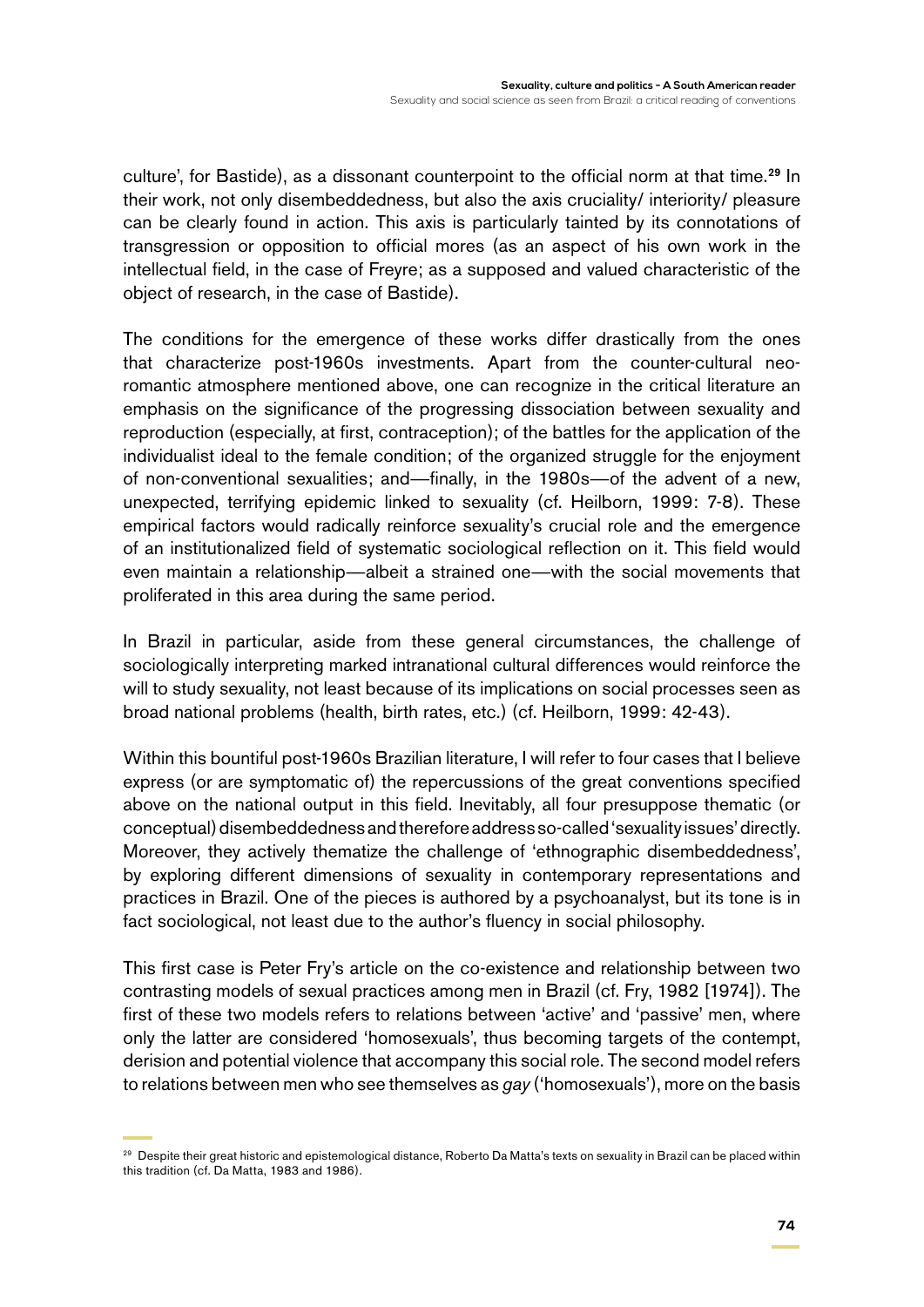of a 'subjective' identity than as a result of any specific behavior. The first model, which is considered the most traditional (and, thus, more present within the working classes, for example), would have been gradually replaced, progressively in modernity, by the second, which can be associated to the sphere of individualist representations, with its emphasis on equality (the article's title is revealing: 'from hierarchy to equality') and interiority. This is a case in which intranational cultural differences impose themselves as an issue, in a clear intersection with the issue of embeddedness. Fry describes a hierarchical model in which (homo)sexuality is immersed, that is, embedded in the broader code of gender relations; and surely does not represent the interiorizing disposition I have highlighted as an attribute of modern sexuality. Although sensual pleasure is certainly involved in the actualization of this model, we should note how it is subsumed by what can be termed a 'feeling of domination' (here, pleasure, both active and passive, involves experiencing a preferred specific position). It is also significant that, by preserving a supposedly ambisexual disposition by the active agent, (homo)sexuality remains included as a subset within the broader realm of reproduction (involving heterosexual hierarchical relations). The 'egalitarian' model, on the opposite pole, depends on a full development of the disembedding process and bears the characteristics of cruciality/<sup>30</sup> interiority/ pleasure. Below we shall see the structuring role of this opposition between 'behavior' and 'identity' in contemporary debates on sexuality.<sup>31</sup>

The second text is one I published myself in 1987, on 'sex and morality among the working classes' (cf. Duarte 1987). My main interest was in support of a broader argument that Brazilian working classes (or 'popular' classes) did not share the individualist premise of official, educated or hegemonic culture, as, in principle, the middle and elite classes did. My aim was to show that the experience of 'sex', or 'sexuality', within this cultural milieu, was indissociable from 'morality'. By demonstrating the fundamental embeddedness of the values and practices that modern thought associates with sexuality, I aimed to clarify the profound implications of such condition on the relation between modernizing dispositions and agents, on the one hand, and the working classes on the other (as I did elsewhere with the equivalent processes involving the access of 'the people' to resources such as psychoanalysis and modern citizenship). As in Fry's analysis, disembeddedness was prominent as a topic in the demonstration of the legitimate presence of the opposed model within Brazilian society.

The third contribution is Jurandir Freire Costa's proposal of the inconvenience of the social reification of the category 'homosexuality' (as an 'identity') and his defense of the category 'homoeroticism' (as a 'behavior') to designate same-sex sexual practices. His hypothesis in fact unfolds in two books (cf. Costa, 1992 and 1995), addressing

<sup>30</sup> The author explicitly discusses what I term the 'cruciality' of this issue, alluding to Freud: 'the notions of hierarchy and equality, when expressed in the language of sex, carve more deeply in people's convictions than any other language' (Fry, 1982: 112).

<sup>&</sup>lt;sup>31</sup> Fry's bibliography includes J. Weeks (1977), whose role as pioneer is highlighted by C. Vance (Vance, 1995).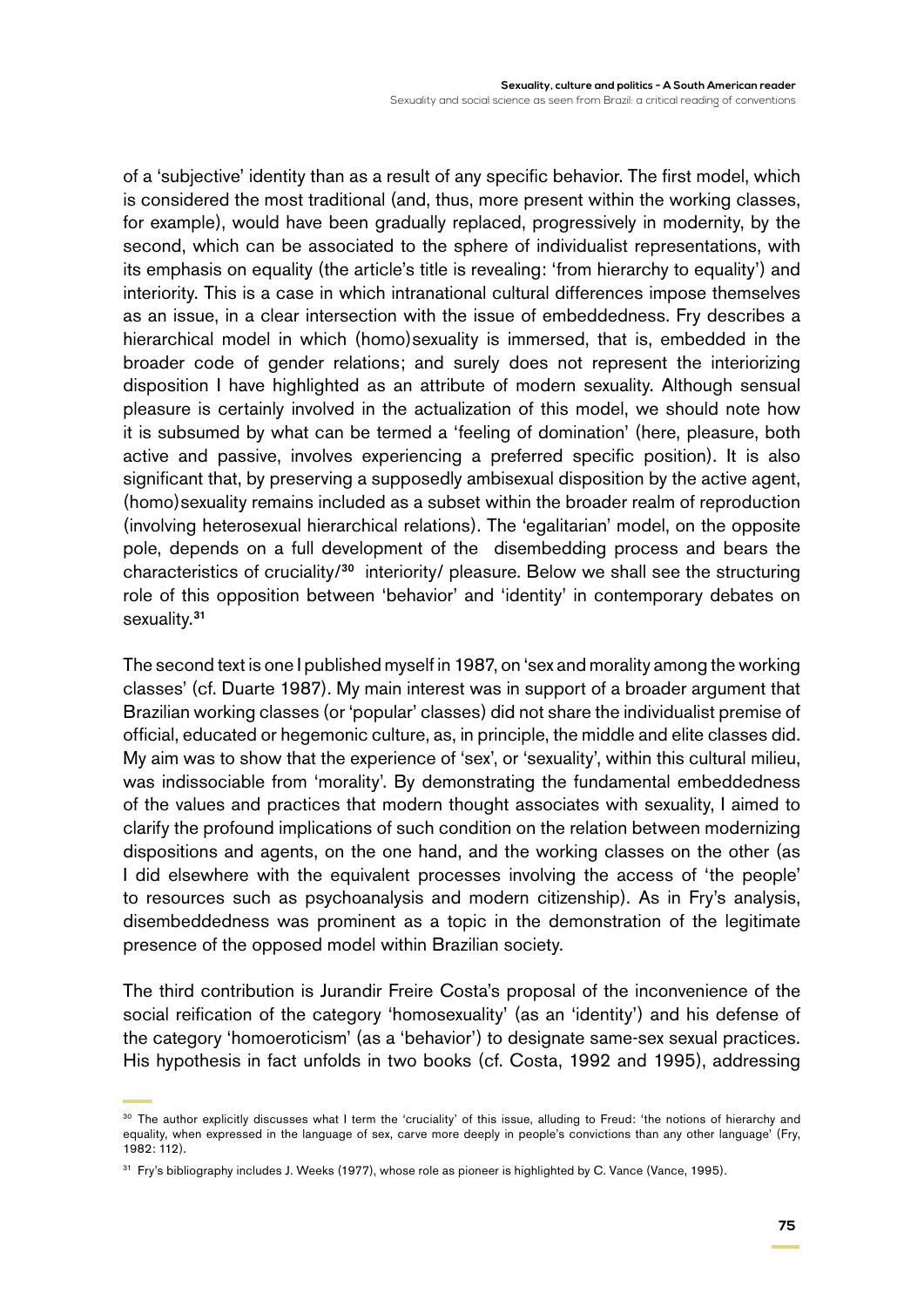historical, cultural and clinical arguments. His demonstration of the psychological suffering produced and accentuated by the incongruence between the broad vital condition of the subjects and the need to identify themselves as a 'homosexual' (with all the private and public implications of such an act) corresponds, in my own model, to a defense of a 're-embeddedness' of (homo)sexuality within the broad (psychological) vital fabric. Although intranational cultural boundaries are not an issue for him, there is for Costa a clear opposition between a traditional and a modern (disembbeded) mode of subject construction. His interest does not reside, as it did for the two previous authors, in speaking up for the legitimacy of an embeddedness that is present (and socially at hand), but in defending a therapeutic re-embeddedness (on the basis of arguments that historically evoke past embeddedness, or that ethnographically note a present, distant and alternative one).<sup>32</sup>

The fourth case is Maria Luiza Heilborn's thesis (1992, published in 2004) on differential conjugality patterns among heterosexual, male and female homosexual couples (mostly within urban middle classes). The author shows that male homosexual couples present a pattern of relational behavior and expectations symmetrically inverse to the pattern of female homosexual couples' (heterosexual couples being in an intermediate position). The most interesting point of her analysis is that homosexual conjugal arrangements—apparently an alternative; contrary or even antagonistic to, hegemonic conventions—actualize, or are, indeed, almost a caricature of, the models usually associated to a male and a female sexual ethos: emphasis on the partners' individuality and on the 'sensorial' dimension of relationships in the case of men; emphasis on partners' relatedness and the 'affective' dimension of relationships in the case of women. This all points to a differential 'disembeddedness' among the genders within our culture. The author interrogates the status of this process at length, based on several arguments regarding the structuring symbolic condition of such a challenging 'difference'.

The four cases above provide interpretations of Brazilian ethnographic material from a period that was critical for the institutionalization of sociological research in the area of sexuality. They all act out—I argue—the different facets of the academic conventions that I am attempting to delineate. They are an adequate basis for the topical analysis that follows.

In recent social science literature, sexuality appears subordinated to the polemics of 'constructionism', or 'theory of cultural construction', as C. Vance calls it (2005). By this we mean the disposition to consider all phenomena within the field as culturally instituted, rather than 'natural' facts modulated by culture. C. Vance terms the latter the 'model of cultural influence' (2005), which is certainly considered insufficient

<sup>32</sup> Moreover, this programmatic attitude is a significant issue in the two final volumes of Foucault's *History of Sexuality*. Under the pretext of visiting the model of 'the care of the self' in classic Mediterranean culture, the disembeddedness implied in modern *scientia sexualis* the author scrutinizes.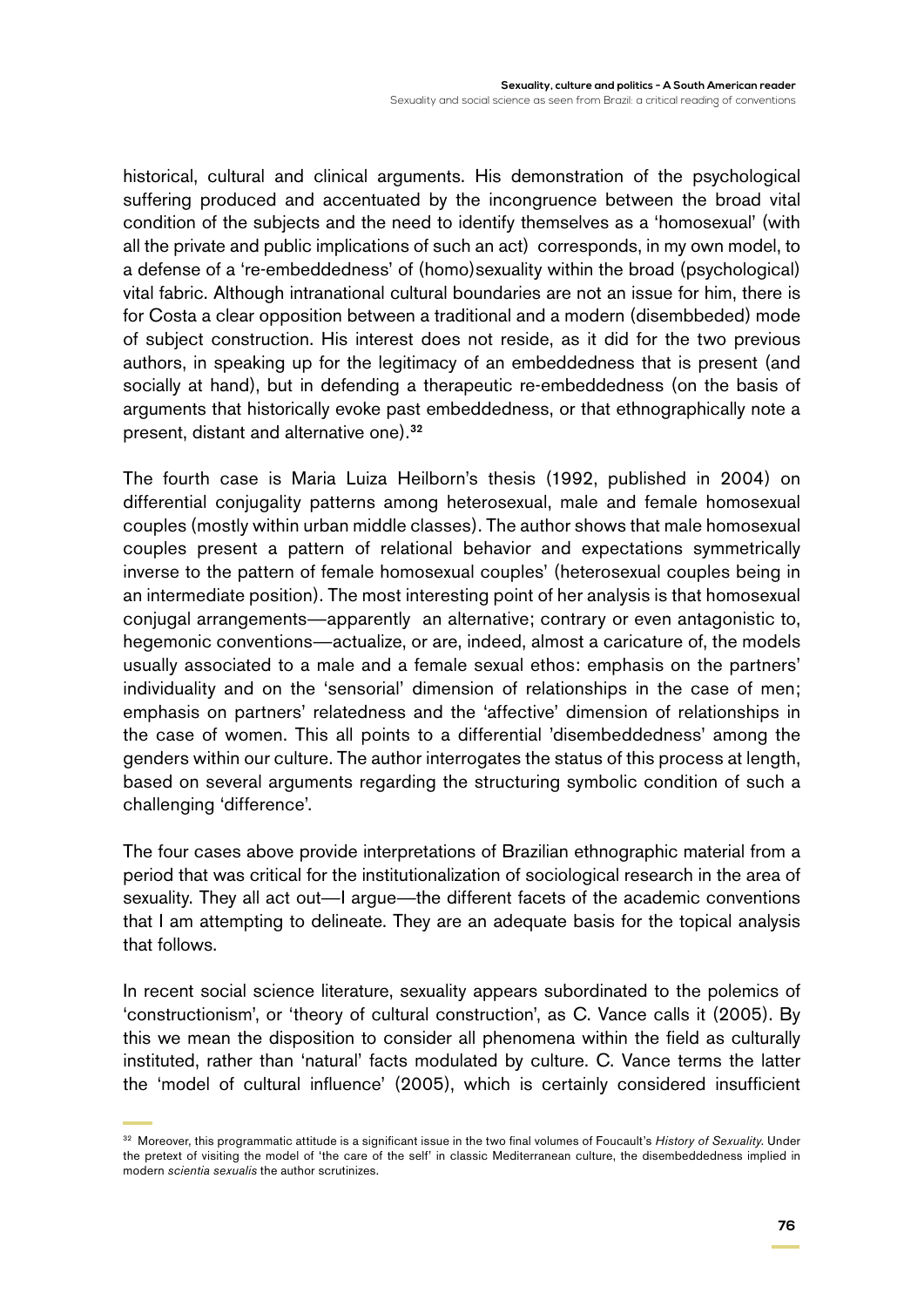and out of date: 'sexuality is seen as a kind of universal Play Doh—on which culture works, a naturalized category which remains closed to investigation and analysis' (2005: 21). Notwithstanding, this latter model is a response to the permanent threat of 'essentialist' interpretations of sexuality (determinist physicalist models) (2005: 21). C. Vance also finds it necessary to distinguish between 'radical' and 'moderate' versions of constructivist theory, in circulation since the 1970s. The former considers all levels of the phenomenon as culturally constructed, included the levels of 'desire', 'impulse', 'pulse' or 'sexual appetite' (2005:17). The latter only sees as constructed the modalities of exercising such 'desire'. A. Loyola argues that despite its opportune de-naturalizing disposition, constructionism 'does not eliminate the problem of sexuality's invariants'. She invokes F. Héritier's denouncement of the solipsism intrinsic to the cult of singularity current in contemporary social thought (cf. Loyola, 1998: 31).

The way M. Heilborn and E. Brandão summarize the controversy of 'constructionism' is particularly interesting, in so far as this crosses over with 'disembeddedness'. When the authors state (while explaining the position of constructionism) that 'the sexual meanings and, especially, the notion of sexual experience or behavior itself could not be generalized since they are anchored in webs of meaning involving other modes of classification, such as kinship system and gender, age groups, social hierarchy and wealth distribution structures, etc.', they are in fact describing the ethnographic embeddedness mentioned above (cf. Heilborn and Brandão, 1999: 9). 'Constructionism' can, in fact, be viewed as the 'disembedded' way to discuss 'embeddedness'. That is, an anthropological estrangement from the 'naturalization' hegemonic in our culture, in a culturalization of compared phenomena.

Observing the controversy over constructionism in the contemporary field of sexuality studies thus allows us to better understand the contemporary conditions for the embeddedness I focused on throughout this article. Indeed, constructionism develops at a particular stage within the process of disembedding, as a radical response to the universalist, physicalist reduction to 'nature'. As stated above, the tradition of studies on sensibility bifurcates, on the one hand, via the rationalist, physicalist, biomedical route and, on the other, via the romantic, symbolizing, psychosocial route. The latter is structured initially as a 'model of cultural influence' (Vance sees it as dominant in the period between 1920 and 1990; cf. Vance, 2005:18). By then, however, the political demands of radical autonomy by identity movements, in relation to supposedly natural determinants, lead to a restructuring of academic arguments, expressed in the text by C. Vance so often cited in this piece. She is very clear about the opportunity and urgency of such an assertive attitude vis-à-vis biomedical essentialism (:24), always a threat to an increasingly pluralistic and welcoming understanding of human difference.

One specific point in the debate on the 'constructed' character of sexuality and its 'universal' qualities is the status of 'gender difference'. Although it can be treated as a broader issue than sexuality, it is inextricable from it. Many of the arguments involved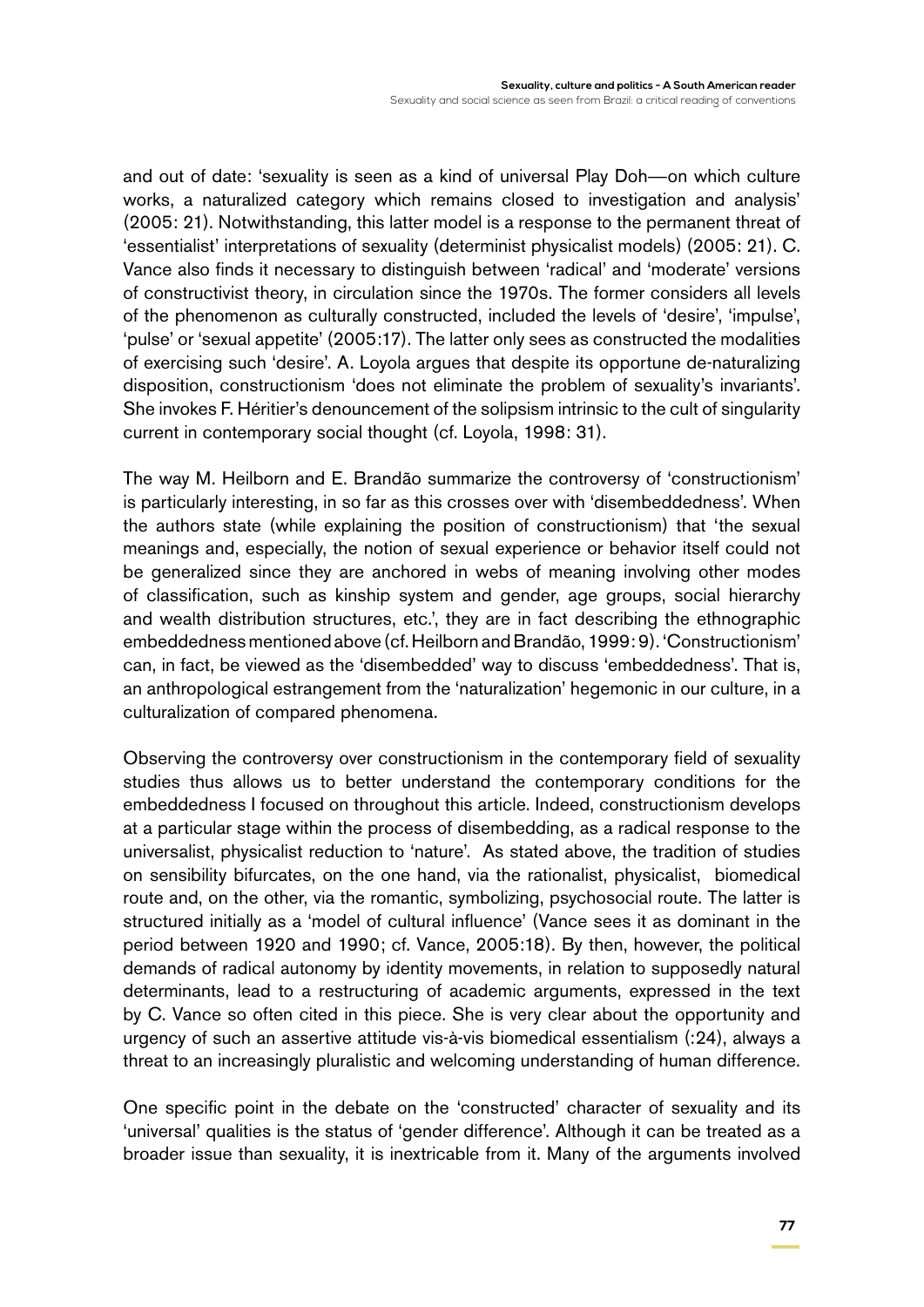in this issue also refer to the supposed 'natural' status of all or part of such difference, based—in this case—mostly on the 'reproductive' condition of the female body. This is one of the most explicit manifestations of the egalitarian element in individualist ideology, its constant questioning of difference, as Heilborn and Sorj (1999) summarize. Two great opposing tendencies express this dynamic. The first uses the theme of 'domination', developed initially in our culture around 'class difference'. Here we find several more or less academic variants of feminism, reflected in often cited analyses by P. Bourdieu and M. Godelier (cf. Heilborn, 1999; Loyola, 1998). The other tendency points towards a symbolic understanding of difference. M. Heilborn exposed this clearly in her doctoral thesis, cited above. She refers to the pioneering aspirations of F. Héritier and M. Moisseeff, and goes on to use L. Dumont's 'hierarchy' theory and R. Hertz' 'preeminence' theory (Heilborn, 1992). F. Héritier's argument of a 'differential valency of the sexes ' is also referred to in A. Loyola's thematic review (cf. Loyola, 1999: 35).

Another 'phenomenal form' of the disembeddedness problematic recurrent in the field is the opposition between sexual 'behavior' and 'identity'. It was present in a crude form in the Brazilian texts reviewed above, but it has returned more explicitly (and under such designation) in recent literature (cf. Vance, 2005: 13; Heilborn, 1999: 40-41). The works of J. F. Costa focus exactly on this point, denouncing the transformation of 'behaviors' into 'identities' by virtue of the 'cruciality' and 'interiority' (in my own terms) active in our hegemonic culture. Although nowadays the topic is discussed especially in relation to homosexuality and the issue of *coming out*, it was already present, for example, in M. Mead's programmatic proclivity to denaturalize the association between gender identity and certain patterns of attitudes and behavior. The category of identity may appear in its substantive sense, as 'personal identity', but it can also prompt, in the lighter sense of 'social identities', a series of analytical tools for ethnographic or sociological work. I refer particularly to theatrical metaphors in relation to social manifestations of sexuality in the life of 'actors': sexual scenarios, sexual careers, sexual scripts, etc. M. Heilborn reminds us of Simon and Gagnon's (1973) pioneering work in this area.

The dimensions of 'interiority' and 'pleasure' in the configuration of modern sexuality have implications for some specific conventions. The first and most significant of these is the correlation between sexuality and 'intimacy' or 'privacy' (cf. Heilborn and Brandão, 1999: 8; Pierret, 1998: 66; Loyola, 1999: 35).<sup>33</sup> The ultimate status of this correlation is controversial even at this juncture. Crucially, it informs several properties of the concrete manifestations of sexuality as a category. The most immediate and revealing one refers to the sociological objectivization of sexual issues, especially in research investments within modern Western societies, both from the point of view of

<sup>33</sup> M. Bozon rightly recalls N. Elias lucid presentation of the privatization of sexuality in European culture within the wider 'civilization process' (Bozon, 1995: 40).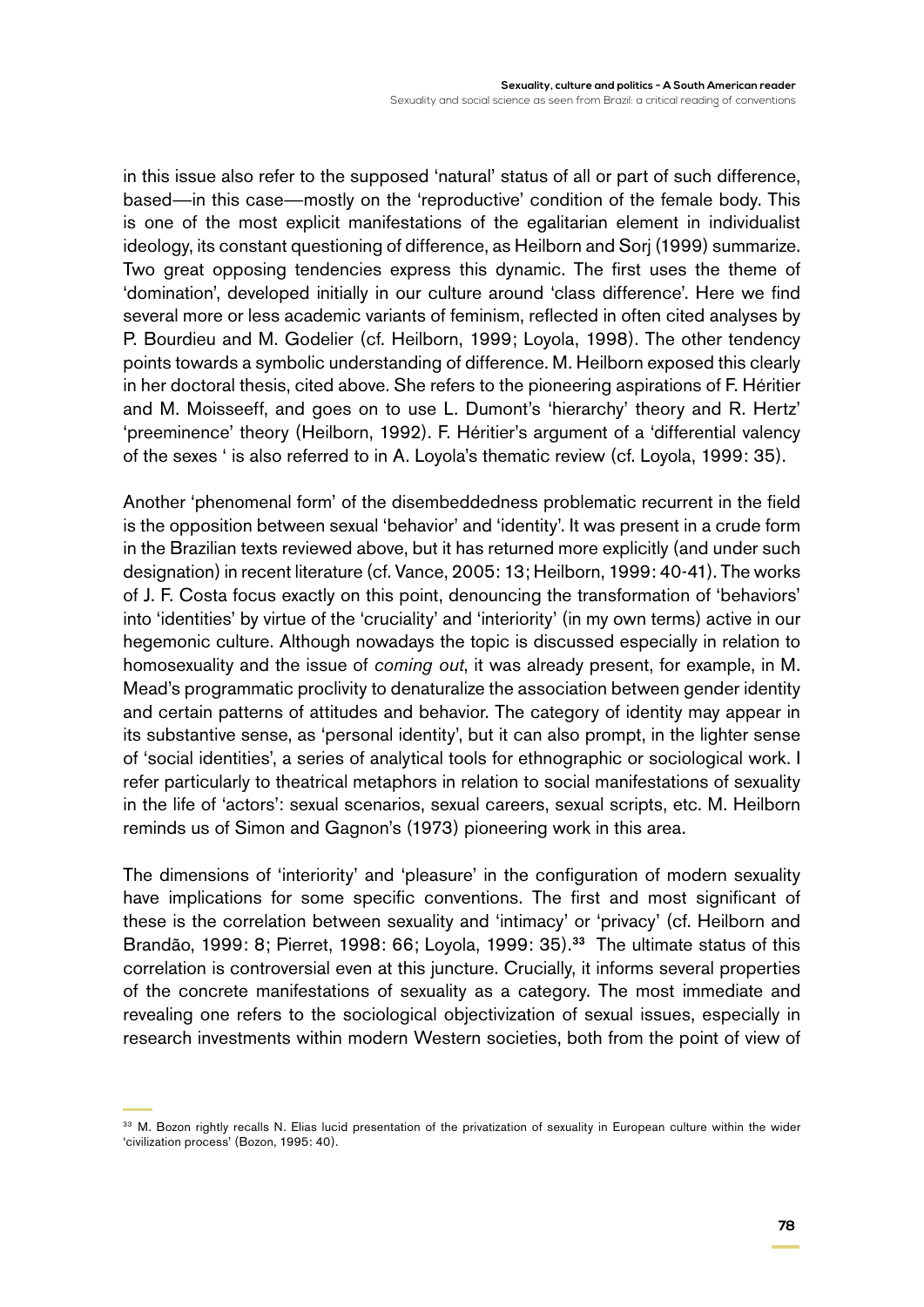the researchers' own values and that of the 'natives' (cf. Bozon, 1995).<sup>34</sup> Here we can perceive an apparent contradiction between the level of our cultural manifestations that led Foucault to refer to an 'incitement to speak about sex', and another level that prompts a retraction of speech or even of reflection on the topic. Sociological and anthropological research involving sexuality thus tends to be hyper-reflexive when at a methodological level, since the quality of the materials is severely constrained by the legitimacy of its public flow within specific conditions (interactions that are intercultural, inter-gender, inter-class, inter-age group, etc).<sup>35</sup>

Interiority as a dimension also involves another rich area of meaning and negotiation: the tension between 'sensual' and 'sentimental'. This has already been mentioned above, in relation to the four authorial investments presented as illustrations. This tension richly combines disembeddedness, interiority and pleasure. Indeed, it is a question of firstly thematizing the separation or autonomization of two levels of experience supposedly combined in their origin: a sensorial pleasure of sex (which we call sensual) and an affective or sentimental pleasure (which in our culture corresponds to the ideology of love) (cf. Singly, 1995). Disembeddedness is, here more than ever, a cultural construction—and any analysis around the occurrence of such a separation in our culture is tainted by ethnocentrism. The issue, however, is more serious, since it affects the deeper representation of a correlation between 'sensual' and 'masculine', on the one hand, and between 'affective' and 'feminine' on the other (cf. Heilborn, 1992). It is also expressed in a common trait of the ideology of love within our culture: the contradiction between feeling and money. Simmel's analysis was pioneering in this area, since he even dealt with the phenomenon of 'prostitution', hotly debated throughout Western history. It evidences, precisely, the challenge of the positive correlation between 'sexuality', 'interiority' and 'pleasure'. The good prostitute/bad prostitute trope, capable of undermining the adequate social construction of social subjects, tended to turn, in the 19th Century, into the opposite version, that of the good prostitute, embedded, able to sacrifice herself for the sake of collective morals, by force of the romantic imaginary of transgression (see Alexandre Dumas's *The Lady of the Camellias*, revisited in Verdi's *La Traviata*, Guy the Maupassant's *Boule de Suif*, and again in Chico Buarque's *Geni*). The dedication of social sciences to this inescapable topic is significant, from classics by G. Simmel, W. Thomas and P. Cressey to the prolific studies on 'commercial sex work' of our day (cf. Bozon, 1995: 46).

<sup>&</sup>lt;sup>34</sup> For some researchers, their ethnographic experience seems to indicate that, in Western societies (or at least in metropolitan contexts) the embeddedness of the experience of 'sexual practices' is still the rule, despite the 'sexual revolution' and sex having been placed in discourse: 'la majorité des individus trouvent insupportable l´idée d´autonomiser les pratiques qui ont lieu pendant un rapport sexuel, de les séparer de leurs significations affectives. Cela entraîne un refus d´en parler précisément, qui est une indication précise sur la manière dont l´activité sexuelle est vécue et 'prise' dans les relations' ['most individuals find the idea of extricating the practices that take place in relation to sexual intercourse, of separating their affective meanings, unbearable. This idea embodies a refusal to speak with precision, which is a precise indication of how sexual activity is lived and *"taken" within relationships.'*] (Bozon, 1995: 42—my emphasis).

<sup>&</sup>lt;sup>35</sup> There is even a topic rejection of the association between sexuality and intimacy in the context of a public phenomenon such as prostitution (understood as 'sex work')—cf. the idea of 'sexual but not intimate' in Miller (2000: 97).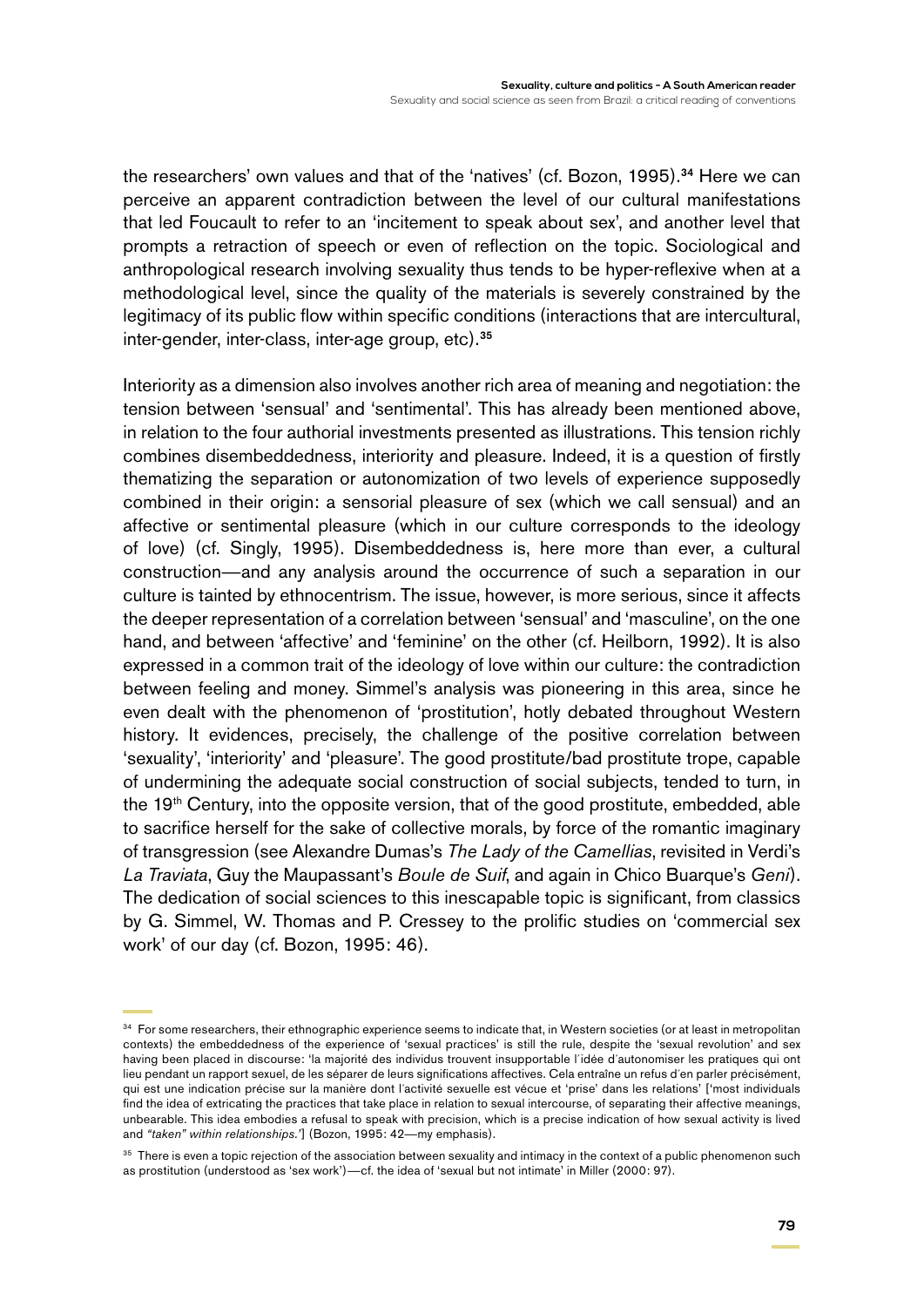The more abstract epistemological implications of the correlation between sexuality and pleasure are delineated on another equally relevant level. The apogee of romanticism corresponded to an apotheosis of the subject's individual life, with its characteristics of singularity (individual totality), interiority, intensity (creativity), potency and flux. F. Nietzsche gave us in *The Birth of Tragedy*, the most radical version of the ideal subject, supposedly in contrast to the 'slave' of the Western philosophical and religious tradition. To do so, he reified the Dionysian myth, as a mode of original pre-Socratic Greek embeddedness. In this myth, pleasure is not subordinated to the piecemeal and disembbeded conventions of Western life; it corresponds to the explosion of pleasure, terror and ecstasy—whose potency and intensity we would have since been barred from. This powerful model, since it attempts to integrate the autonomous expressive and reflexive modes of modern Western culture (philosophy, art, science, etc.), influenced several imagistic developments of modern sexuality. The irreducible character of 'experience' is emphasized ever since, particularly in the context of those dimensions more radically revealing of individuality/ interiority, such as art, religion and sexuality. Even Foucault himself, so significant a figure for the development of this field, is an heir of this tradition, albeit in a less 'Dionysian' way than G. Bataille or M. Maffesoli, for example. Other contemporary developments are inspired by the philosophical program of G. Deleuze's and F. Guattari's *Anti-Oedipe*. This piece, specifically set up to paraphrase Freud's theories, is the most significant manifesto of contemporary romanticism, whose reinterpretation focused on the status of the social bond, making use of categories such as 'desire, 'libido' and 'sexuality'. An example of a Dionysian convention within our culture is N. Perlongher's study of young male sex workers in São Paulo (cf. Perlongher, 1987). This reference incidentally reinforces the extent to which the topic of 'prostitution' combines all the cultural threads specified here.

All the problems we have raised so far are reflected in the research strategies and organization of the field, today essential for the development of any academic undertaking. It also shows the dilemma of 'specialization' vs. 'integration'; that is, as a pragmatic version of the disembeddedness problematic. A. Loyola, for example, expressing a tendency certainly predominant within anthropology in relation to many topics, argues against specialization in sexuality studies (1999: 18), in detriment of their integration within several areas of proximal meaning (she herself cites gender studies,<sup>36</sup>—1999: 22, and the love/passion issue—1999: 35). Heilborn and Brandão address the topic, including its methodological implications, as they deal with the 'non univocity of sexual meaning' (1998: 8). Likewise, C. Vance summarizes the fundamental relations between 'reproduction' (2005: 19-22), 'gender' (2005: 10) and 'identity' (2005: 12).

I have not focused on ethnological developments over the past few decades. The situation in that field of studies has very specific resonances: within it, the strategic re-embeddedness of the monographic method mentioned above prevails in a more

<sup>36</sup> See a detailed and thorough review of 'gender' in Scott, 1995.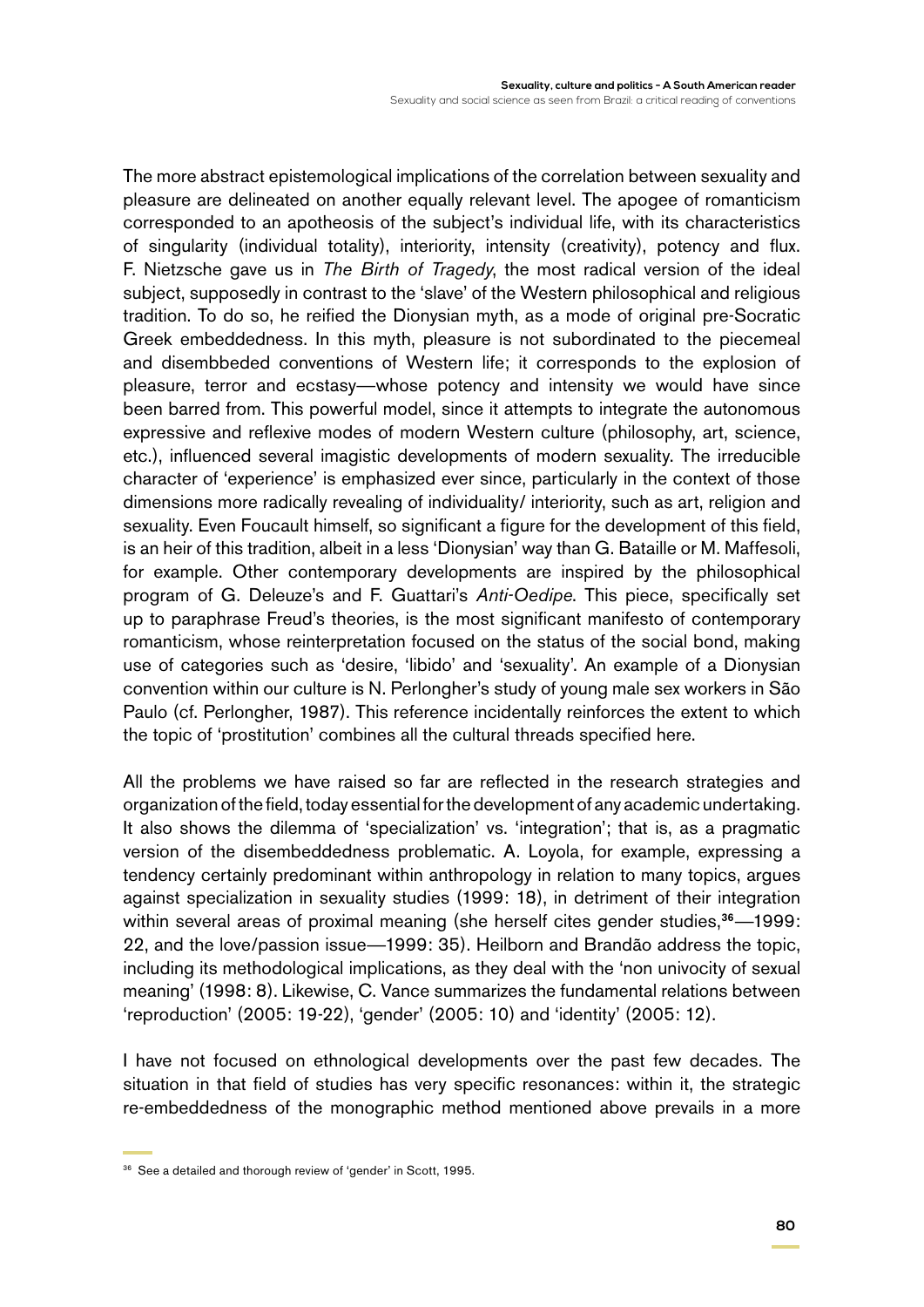systematic and regular way. The only work of weight that I know, within ethnology, addressing 'sexuality' in an explicit and detailed manner in the past few decades is that of Gregor (1985). Aspects of human life that can be classified as part of sexuality from a modern Western point of view are, nevertheless, obviously present in most works on the critical areas of kinship and reproduction (but not only there). Gregor himself justifies his willingness to focus specifically on sexual life as a means to access the embedded perception of a native culture: 'a description of Mehinaku sexuality is also an account of their culture' (1985: 3). It would be particularly interesting to compare the strategically relative stability of ethnographic re-embeddedness of sexuality in the past few decades with the emergence of the disembeddedness of other dimensions previously submerged in ethnographic totalities: 'emotions', 'feelings', 'nature', the child condition, etc.

The interaction between the dynamics of academic research, political activism and public policy on sexuality has, since the 1970s, been intense and somewhat challenging. The dialogue between those three perspectives can even be considered an essential strategic challenge, given the intensity of coexisting similarities and discrepancies therein. A whole new vocabulary, which advances conceptual disembeddedness and aspires to a political re-embedding,<sup>37</sup> has been forged in this interaction, both at the international and national levels: from dated categories such as 'sexual education', 'sexual satisfaction', 'sexual minorities', 'sexual violence' and 'sexual orientation', to recent ones, such as 'sexual freedom', 'sexual rights' (World Conference on Human Rights, Vienna, 1993) or 'sexual health' (International Conference on Population and Development, Cairo, 1994) (cf. e.g., Petchesky, 2000, and Miller, 2000).

Although one cannot expect a univocal conclusion to an article assessing the state of the art in one of the most dynamic frontiers of contemporary social sciences, I shall briefly summarize what I have considered as the primary conventions or lines of enquiry in this field. Despite the intense plurality of present literature,<sup>38</sup> I insist that it is primarily bound to the challenging scheme of disembeddedness/ embeddedness/ re-embeddedness I have described.

I would also reiterate, in order to address the idea that sexuality does not exist as an entity autonomous from the other forces of human life in other cultures or in different periods of our own tradition, that 'embeddedness' is a strictly modern construction,

<sup>37</sup> Note the expression of such re-embedding disposition in a recent programmatic document by PAHO/WHO: *"Sexuality refers to a core dimension of being human which includes sex, gender, sexual and gender identity, sexual orientation, eroticism, emotional attachment/love, and reproduction. It is experienced or expressed in thoughts, fantasies, desires, beliefs, attitudes, values, activities, practices, roles, relationships. Sexuality is a result of the interplay of biological, psychological,*  socio-economic, cultural, ethical and religious/spiritual factors. While sexuality can include all of these aspects, not all of *these dimensions need to be experienced or expressed. However, in sum, our sexuality is experienced and expressed in all that we are, what we feel, think and do."* (PAHO/WHO 2000: 6—my emphasis)

<sup>&</sup>lt;sup>38</sup> The high incidence of edited volumes, often the result of conferences on sexuality, can be seen, I argue, as an index of such plurality.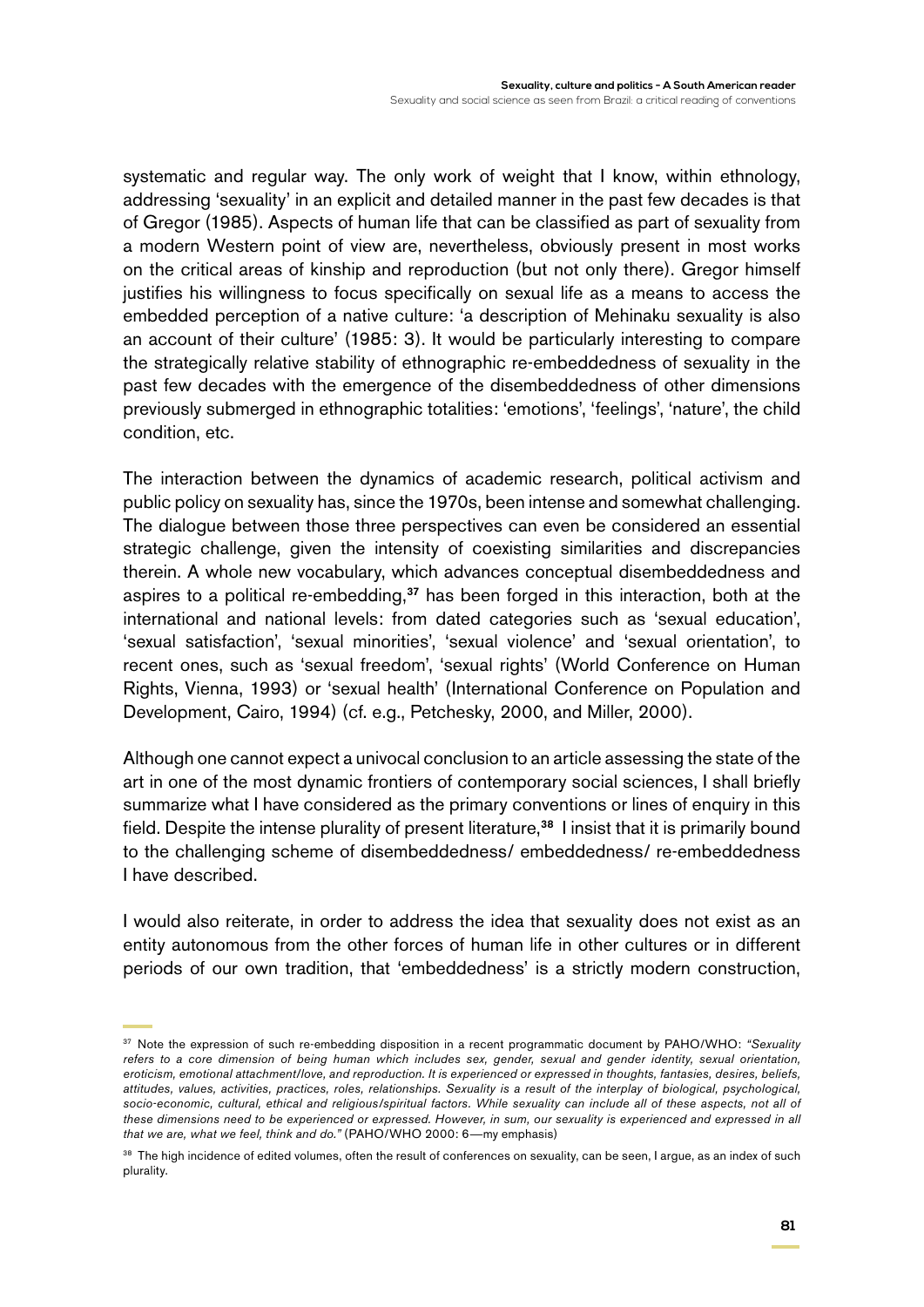which has revealed a strategic construction for much academic work in our disciplines. 'Re-embeddedness' is a more prospective construction, with two types of objectives: either to address the ethical and behavioral implications of some current specific manifestation (as in the case of homoeroticism for J. F. Costa); or to generate protocols for the consideration of sexual phenomena combined with other analytical dimensions (cf. footnote 36). In this sense, it constitutes an anti-disembeddedness rather than a reembeddedness. That supposed combination is evidently an *ex-post* construct, which maintains its original conceptual isolation untouched. Another fundamental index of the distinction between disembeddedness and re-embeddedness processes is the degree of 'freedom' they involve. In the latter, the 'critical conscience' of a specific being (or subject) supposedly prevails—in symmetrical opposition to an original embeddedness, conceived as pre-critical, non-conscious. The willingness to consider sexuality issues in an 'interdisciplinary' vein, or to emphasize the 'corporeal' (as well as the symbolic) in the experience of sexuality, are attempts to re-embed, at a more abstract, reflexive level, a previously autonomized being.

The dimension of cruciality continues to operate at all levels, between the two opposite poles of physicalist essentialism and absolute symbolism (such as the ones of 'radical constructionism' and 'Dyonisianism' mentioned above). The topic of sexuality has been reinvested with cruciality (not least by its negation or its unexpected absence) in the many investments on new reproductive technologies, which are capable of taking the dissociation between pleasure and gender, as well as between pleasure and reproduction, to the limit (cf. Luna, 2002; for example, regarding the recent disembedding of 'reproduction' in relation to 'sexual intercourse' itself).

The topics of interiority and pleasure have been addressed in more detail. They involve, as highlighted, the critical foci of intimacy, privacy, enjoyment and transgression. I must also point towards the intense social negotiations around the 'normalization' of sexual practices that were objects of intense rejection or repression (such as adultery, masturbation, pornography, prostitution, sodomy and homoeroticism) and the 'criminalization' of others which used to be more embedded or invisible (such as 'sexual violence' and pedophilia). In all cases, new aspects and frontiers of social research materialize in view of disembedded sexuality, involving the values of individuality, freedom, equality and satisfaction—the crux of the specific cosmology in which we move and address ourselves.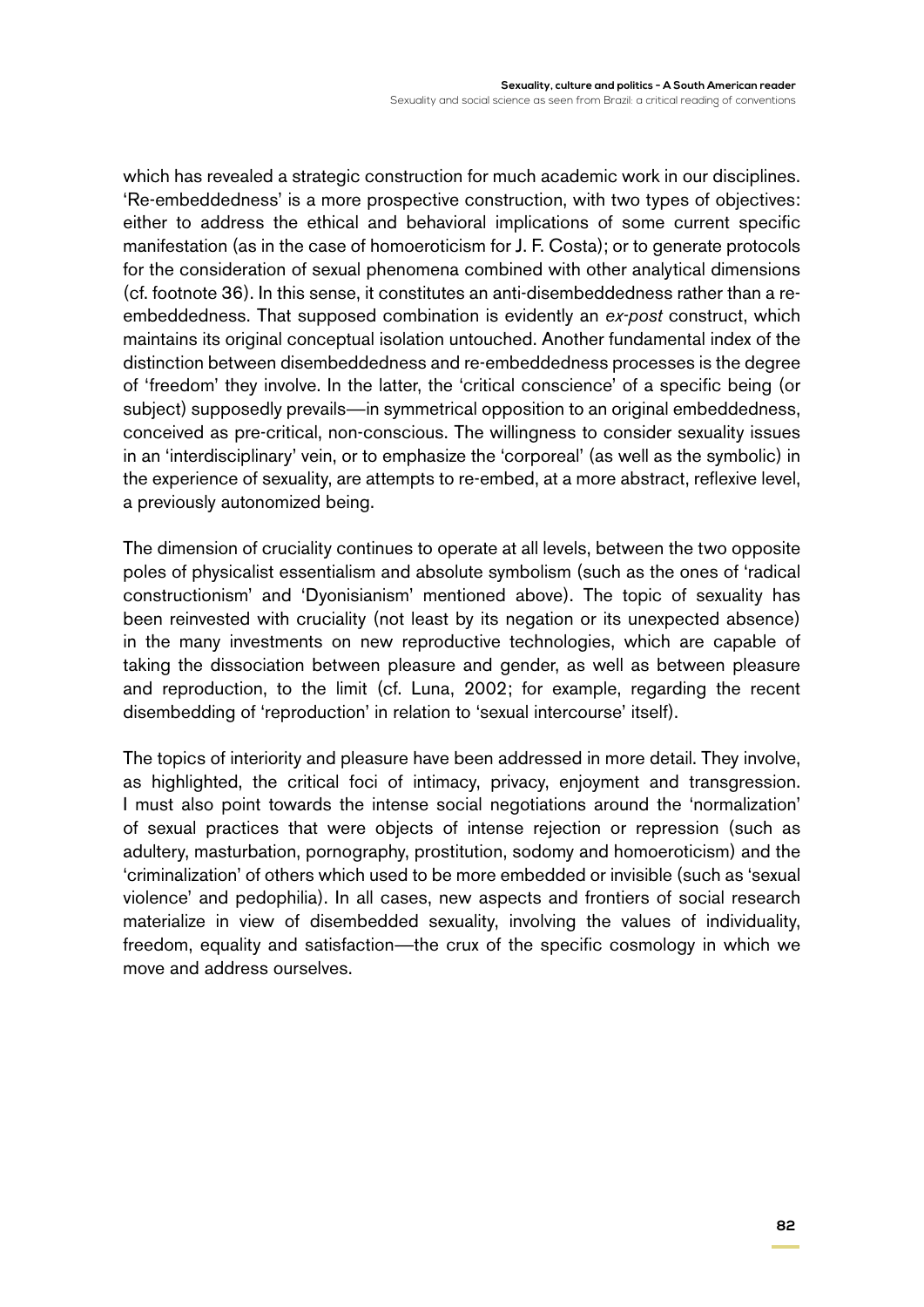#### **References**

ABRAMSON, P. R. & S. PINKERTON (Eds.). 1995. *Sexual Nature, Sexual Culture*. The University of Chicago Press.

BAJOS, N. *et al.* (Eds.). 1995. *Sexualité et Sida. Recherches en Sciences Sociales.* Paris, ANRS.

BECKER, H. 1964. *The other side. Perspectives on Deviance*. N.Y., The Free Press.

BÉJIN, A. 1985. "The Decline of the Psycho-analyst and the Rise of the Sexologist'. In: ARIÈS, P.H. & A. BÉJIN (Eds.). *Western Sexuality: Practice and Precept in Past and Present Times*. Oxford, Basil Blackwell. P.181-200.

BOCAYUVA, H. 2001. *Erotismo à Brasileira. O excesso sexual na obra de Gilberto Freyre*. Rio de Janeiro, Garamond Universitária.

BOZON, M. 1995. "Observer l´inobservable: la description et l´analyse de l´activité sexuelle". In: BAJOS, N. et al. (Eds.). *Sexualité et Sida. Recherches en Sciences Sociales*. Paris, ANRS.

CAMPBELL, C. 1995. *The romantic ethic and the spirit of modern consumerism*. Oxford, Blackwell.

CAPLAN, P. (Eds.) 1987. *The Cultural Construction of Sexuality*. Londres, Tavistock.

CARRARA, S. 1996. *O tributo a Vênus: a luta contra a sífilis no Brasil da passagem do século aos anos 40*. Rio de Janeiro, Editora da FIOCRUZ

COSTA, J.F. 1992. *A inocência e o vício (estudos sobre o homoerotismo)*. Rio de Janeiro, Relume-Dumará.

\_\_\_\_\_\_\_\_\_\_\_ 1995. *A Face e o Verso. Estudos sobre Homoerotismo II*. São Paulo, Editora Escuta.

DaMATTA, R. 1983. "Para uma Teoria da Sacanagem: uma reflexão sobre a Obra de Carlos Zéfiro". In MARINHO, J. (Ed.). *A Arte Sacana de Carlos Zéfiro*. Rio de Janeiro, Marco Zero.

\_\_\_\_\_\_\_\_\_\_\_ 1986. *O que faz o Brasil, Brasil*. Rio de Janeiro, Rocco.

DELEUZE, G. & F. Guattari 1975. *Capitalisme et schizophrénie. L'Anti-Oedipe*. Paris, Minuit

DESCOLA, P. 1992. "Societies of nature and the nature of society". In: KUPER, A. (Ed.). *Conceptualizing society.* Londres, Routledge.

DONZELOT, J. 1980. *A Polícia das Famílias*. Rio de Janeiro, Graal.

DUARTE, L.F.D. 1986. *Da Vida Nervosa (nas classes trabalhadoras urbanas)*. Rio de Janeiro, Jorge Zahar Editor/CNPq.

1987. "Pouca Vergonha, Muita Vergonha: sexo e moralidade entre as classes trabalhadoras urbanas." In: LEITE LOPES, J.S. (Ed.). *Cultura e Identidade Operária*. Rio de Janeiro, São Paulo, UFRJ/Marco Zero/Proed.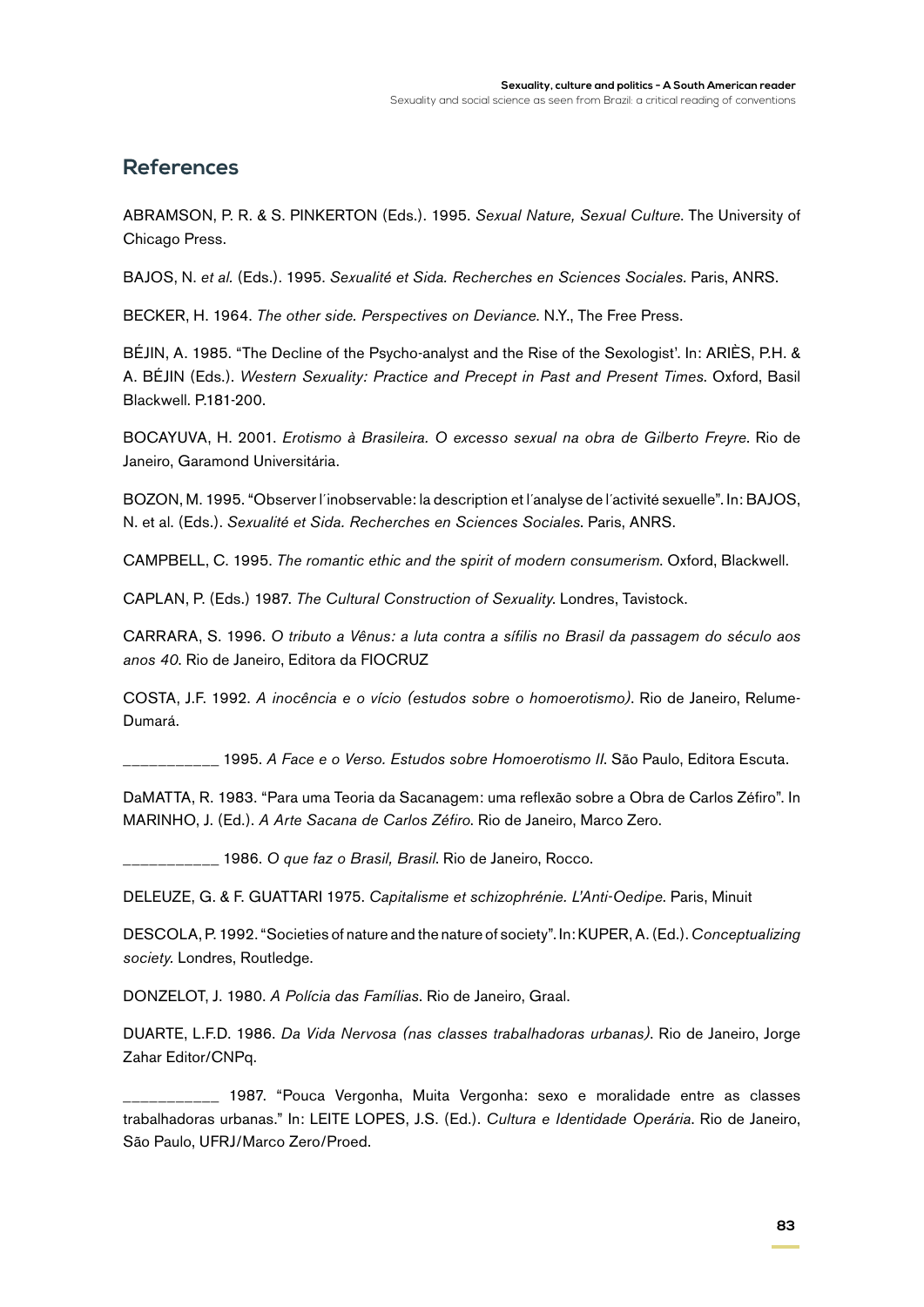\_\_\_\_\_\_\_\_\_\_\_ 1989a. "A 'Psychopathia Sexualis' de Krafft-Ebing, ou o progresso moral pela ciência das perversões." *Jornal Brasileiro de Psiquiatria, 38* (2 / 3)

\_\_\_\_\_\_\_\_\_\_\_ 1989b. "Freud e a imaginação sociológica moderna." In: BIRMAN, J. (Ed.). *Freud: 50 Anos Depois.* Rio de Janeiro, Relume-Dumará.

\_\_\_\_\_\_\_\_\_\_\_ 1995. "Formação e Ensino na Antropologia Social: os dilemas da universalização romântica." In: PACHECO DE OLIVEIRA, J. (Ed.). *O Ensino da Antropologia no Brasil. Temas para uma discussão.* Rio de Janeiro, ABA.

\_\_\_\_\_\_\_\_\_\_\_ 1999a. "Método e ficção nas Ciências Humanas: por um universalismo romântico." In: JACÓ-VILELA, A.M. et al. (Ed.). *Clio-Psyché: histórias da Psicologia no Brasil.* Rio de Janeiro, UERJ, PENA.

\_\_\_\_\_\_\_\_\_\_\_ 1999b. "O Império dos Sentidos: Sensibilidade, Sensualidade e Sexualidade na Cultura Ocidental Moderna". In: HEILBORN, M.L.A. (Ed.). *Sexualidade. O olhar das ciências sociais.* Rio de Janeiro, Jorge Zahar Editor.

\_\_\_\_\_\_\_\_\_\_\_ 2001 "Prefácio." In: ROHDEN, F. *Uma ciência da diferença: sexo e gênero na medicina da mulher.* Rio de Janeiro, Editora FIOCRUZ.

\_\_\_\_\_\_\_\_\_\_\_ 2004. "A Pulsão Romântica e as Ciências Humanas no Ocidente". In: RBCS Vol. 19 nº. 55 junho/2004. P.4-19.

\_\_\_\_\_\_\_\_\_\_\_ 2005. "Em busca do castelo interior: Roger Bastide e a psicologização no Brasil." In: DUARTE, L.F.D., J. RUSSO & A.T. VENANCIO (Eds.). *A Psicologização no Brasil. Atores e Autores*. Rio de Janeiro, Editora Contracapa.

DUARTE, L.F.D. & E. GIUMBELLI. 1994. "As concepções cristã e moderna da Pessoa: paradoxos de uma continuidade." *Anuário Antropológico 93*. Rio de Janeiro, Tempo Brasileiro.

ELIAS, N. 1969. *The Civilizing Process*, Vol.I & II. Oxford, Blackwell.

FIGLIO, K.M. 1975. "Theories of perception and the physiology of mind in the late eighteenth century". *History of Science* 13.(pp. 177-212).

FOUCAULT, M. 1975. *Surveiller et Punir*. Paris, Gallimard.

\_\_\_\_\_\_\_\_\_\_\_ 1979 [1976]. *The History of Sexuality Volume 1: An Introduction. Robert Hurley (translator).* London, Allen Lane.

FOUCAULT, M. & R. SENNET. 1981. "Sexuality and Solitude". In: *London Review of Books.* (3-7).

FREUD, S. 1959 [1908]. "'Civilized' sexual morality and modern nervous illness". Standard Edition, 9:177-204. London, Hogarth Press.

FREYRE, G. 1946 [1933]. *The Masters and the Slaves*. New York, Knopf.

FRY, P. 1982 [1974]. "Da Hierarquia à Igualdade: a construção histórica da homossexualidade no Brasil." In: FRY, P. (Ed.). *Para Inglês Ver. Identidade e política na cultura brasileira*. Rio de Janeiro, Zahar Editora.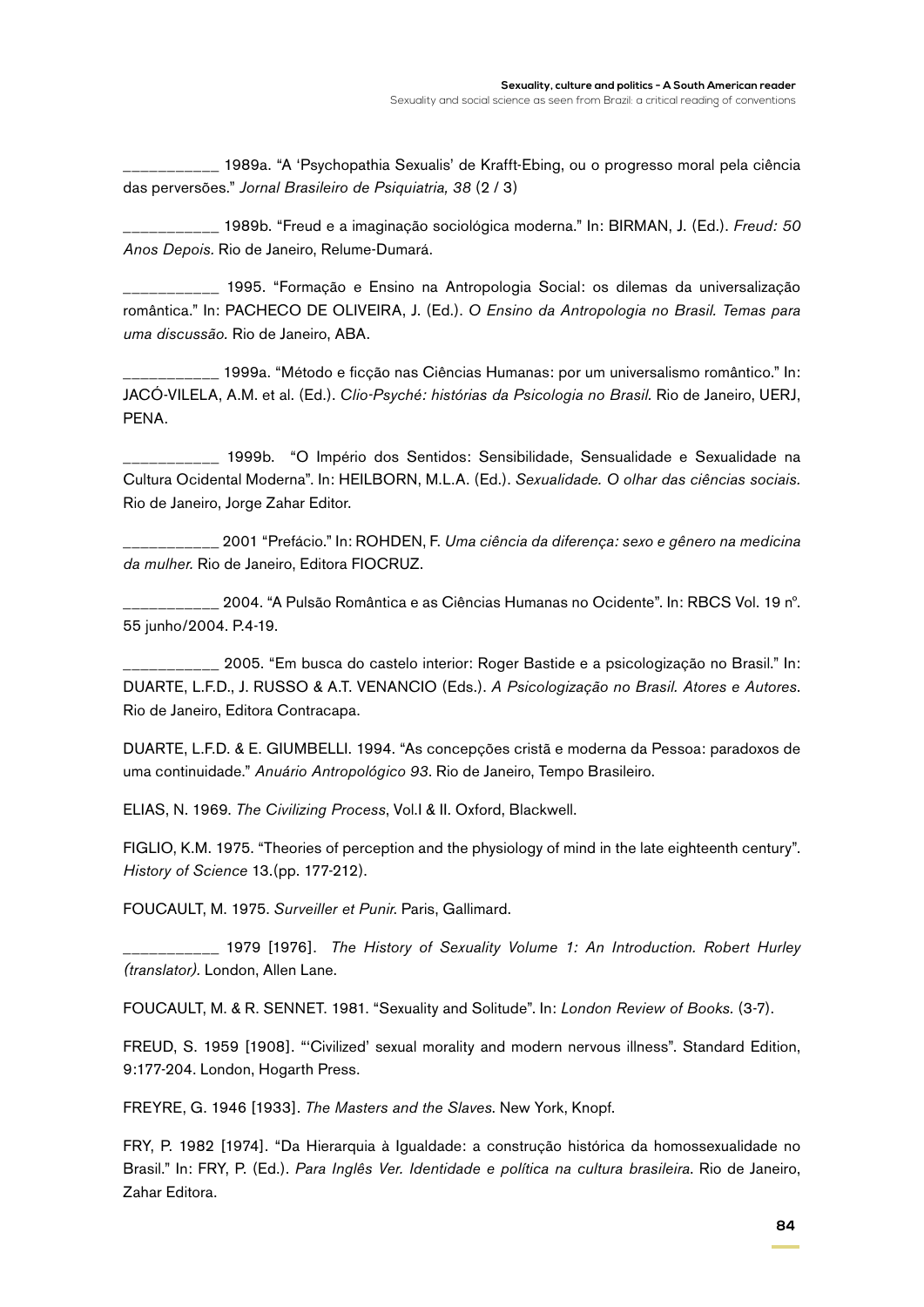GASPAR, M.D. 1985. Garotas de Programa. Prostituição em Copacabana e Identidade Social . Rio de Janeiro, Jorge Zahar Editor.

GREGOR, T. 1985. *Anxious Pleasures: The Sexual Lives of an Amazonian People*. Chicago, University of Chicago Press.

GUIMARÃES, C.D. 1977. *O homossexual visto por entendidos*. (MA Theseis in Social Anthropology, PPGAS/Museu Nacional/UFRJ).

GUSDORF, G. 1985. *Le Savoir Romantique de la Nature*. Paris, Payot.

HEILBORN, M.L. 1992. *Dois é Par. Conjugalidade, Gênero e Identidade Sexual em um contexto igualitário*. (PhD Thesis in Social Anthropology, PPGAS/Museu Nacional/UFRJ).

\_\_\_\_\_\_\_\_\_\_\_ (Ed.). 1999. *Sexualidade. O olhar das ciências sociais*. Rio de Janeiro, Jorge Zahar Editor.

HEILBORN, M.L. & E.R. BRANDÃO. 1999. "Introdução. Ciências Sociais e Sexualidade". In: HEILBORN, M.L. (Ed.) *Sexualidade. O olhar das ciências sociais*. Rio de Janeiro, Jorge Zahar Editor.

HEILBORN, M.L. & B. SORJ 1999. "Estudos de gênero no Brasil." In: MICELLI, S. (Ed.). *O que ler na ciência social brasileira (1970-1995) – Sociologia*. São Paulo, Editora Sumaré / ANPOCS; Brasília, CAPES.

JAMIN, J. 1979. "Naissance de l'observation anthropologique: la Société des Observateurs de l'Homme (1799-1805)". *Cahiers Internationaux de Sociologie* V.

\_\_\_\_\_\_\_\_\_\_\_ 1983. "Faibles sauvages ... corps indigènes, corps indigents: le désenchantement de François Péron". In: HAINARD, J. & R. KAEHR (org). *Le Corps Enjeu*. Neuchâtel, Musée d'Ethnographie.

KRAFFT-EBING, R. 1965 [1st. ed. 1888]. *Psychopathia Sexualis*. New York, Paperback Library. (617 pp).

LAQUEUR, T. 1987. "Orgasm, Generation, and the Politics of Reproductive Biology". In: GALLAGHER, C. & T. LAQUEUR (Eds.). *The Making of the Modern Body. Sexuality and Society in the Nineteenth Century*. University of California Press

LAWRENCE, C.J. 1979. "The nervous system and society in the Scottish Enlightenment". In: BARNES, B. & S. SHAPIN (Eds.). *Natural Order.* Sage Publications.

LE BRETON, D. 1988. "Dualisme et Renaissance. Aux sources d'une représentation moderne du corps." *Diogène.* 142 (avr/mai).

LOUREIRO, I. (2002). *O Carvalho e o Pinheiro. Freud e o estilo romântico*. São Paulo, Escuta/FAPESP.

LOYOLA, M. A. (Ed.). 1998. *A sexualidade nas ciências humanas*. Rio de Janeiro, UERJ.

\_\_\_\_\_\_\_\_\_\_\_ 1998. "Sexo e sexualidade na antropologia." In: LOYOLA, M.A. (Ed.). *A sexualidade nas ciências humanas*. Rio de Janeiro, UERJ.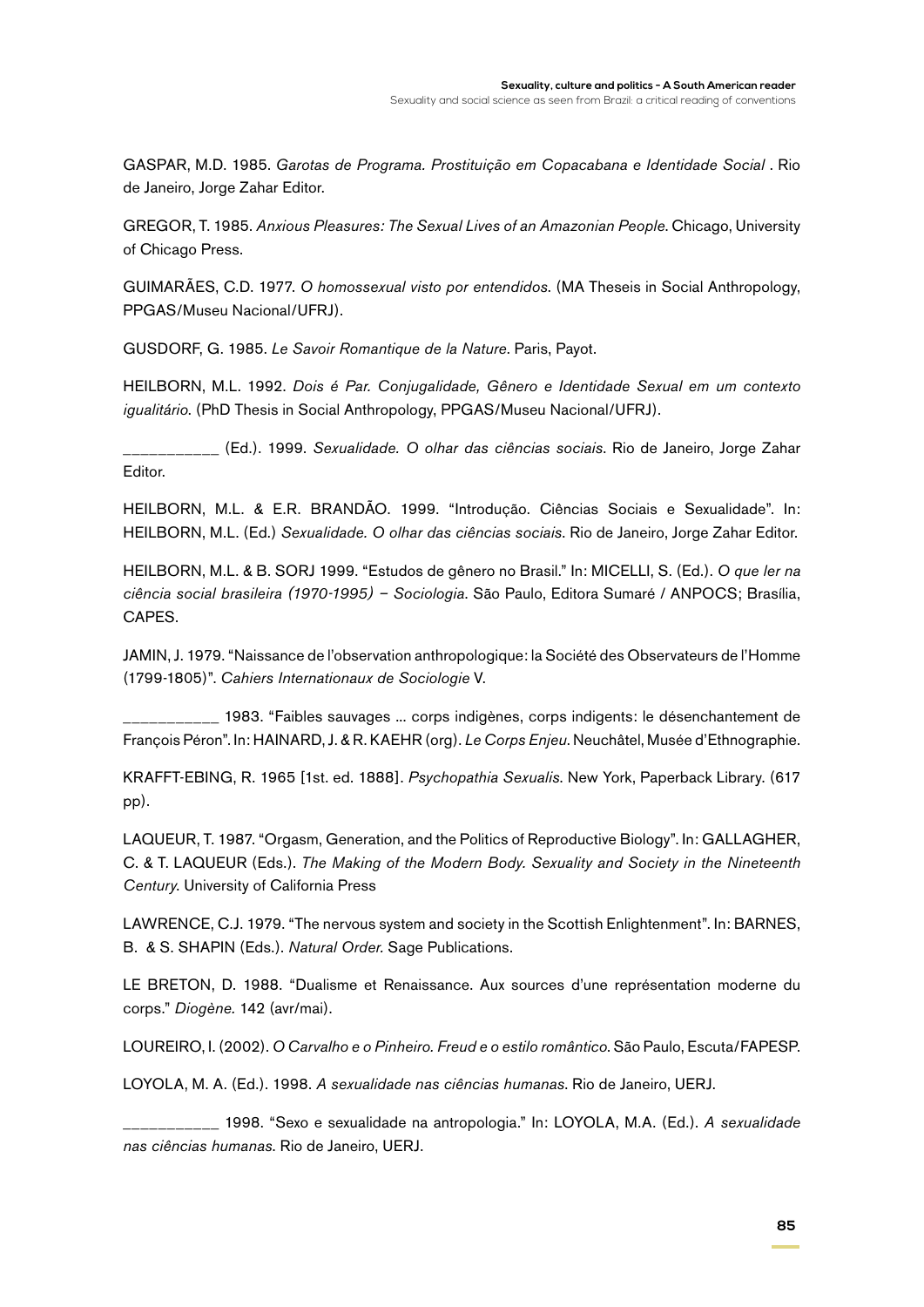\_\_\_\_\_\_\_\_\_\_\_ 1999. "A sexualidade como objeto de estudo das ciências humanas". In: HEILBORN, M.L. (Ed.) *Sexualidade: o olhar das Ciências Sociais.* Rio de Janeiro, Jorge Zahar.

LUNA, N. 2002. *Parentesco com ou sem Gene: Um Inventário do Desenvolvimento Recente das Novas Tecnologias Reprodutivas*. (23rd Brazilian Anthropology Conference, ABA. Research Forum Body, Disease and Sexuality). Gramado.

MALINOWSKI, B. 1929. *The Sexual Life of Savages (in North-Western Melanesia)*. Nova York, Harcourt, Brace & World

\_\_\_\_\_\_\_\_\_\_\_ 1967. *A Diary in the Strict Sense of the Term*. Londres, Routledge & Kegan Paul.

\_\_\_\_\_\_\_\_\_\_\_ 1985 [1927]. *Sex and Repression in Savage Society.* Chicago, The University of Chicago Press.

MARCUSE, H. 1987 [1955]. *Eros and Civilization*, 2nd edition. London, Routledge.

MAUSS, M. 2005 [1936]. "The Techniques of the Body." In: Fraser, M. & M. GRECO (Eds.). The Body: A Reader. New York, Routledge. P.73-77

MEAD, M. 1923. *Coming of age in Samoa.* New York, William Morrow.

\_\_\_\_\_\_\_\_\_\_\_ 2001 [1935] *Sex and Temperament*. New York, HarperCollins, 2001.

MILLER, A. 2000. "Sexual but not reproductive: exploring the junction and disjunction of sexual and reproductive rights." *Health and Human Rights.* 4 (2) (pp. 69-109).

MITZMAN, A. 1970. *The iron cage: An historical interpretation of Max Weber.* Nova York, Knopf.

OPAS/OMS. 2000. *Promotion of Sexual Health. Recommendations for Action*. Antigua, Guatemala

PEIRANO, M. 1992). *Uma antropologia no plural. Três experiências contemporâneas.* Editora Universidade de Brasília

PERLONGHER, N. 1987. *O Negócio do Michê*. São Paulo, Brasiliense.

PETCHESKY, R. 2000. "Rights and needs: rethinking the connections in debates over reproductive and sexual rights." *Health and Human Rights.* 4 (2) (pp. 17-29).

PIERRET, J. 1998. "Elementos para reflexão sobre o lugar e o sentido da sexualidade na sociologia". In: LOYOLA, M.A. (Ed.). *A sexualidade nas ciências humanas*. Rio de Janeiro, UERJ.

POLANYI, K. 1980. *A grande transformação: as origens da nossa época*. Rio de Janeiro, Campus.

PULMAN, B. 2003. "Malinowski et la liberté sexuelle." *L'Homme.* 16 (avril/juin)

RAGO, M. 1998. "Sexualidade e identidade na historiografia brasileira." In: LOYOLA, M. A. (Ed.). *A sexualidade nas ciências humanas*. Rio de Janeiro, UERJ.

ROHDEN, F. 2001. *Uma ciência da Diferença; sexo e gênero na medicina da mulher*. Rio de Janeiro, Editora FIOCRUZ.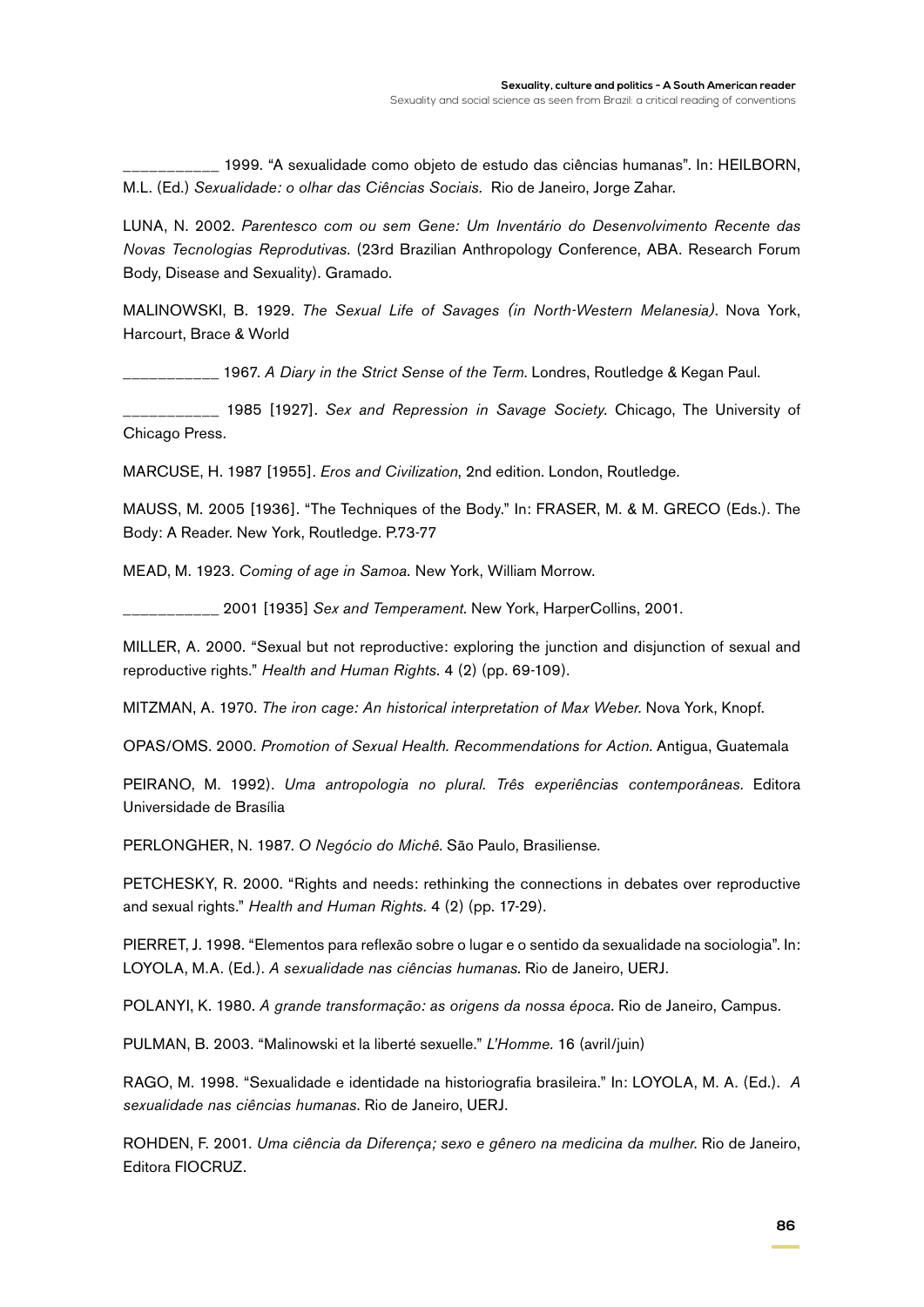\_\_\_\_\_\_\_\_\_\_\_ 2003. *A obsessão da medicina com a questão da diferença entre os sexos.* (Conference Sexualidades e Saberes: convenções e fronteiras). Campinas.

RUSSO, J. A. 1997. "Os três sujeitos da Psiquiatria." *Cadernos do IPUB.* (pp. 11-21).

\_\_\_\_\_\_\_\_\_\_\_ 1998. "Raça, psiquiatria e medicina-legal: notas sobre a "pré-história" da psicanálise no Brasil." *Horizontes Antropológicos. Corpo, doença e saúde.*(4) (pp. 85 – 102).

\_\_\_\_\_\_\_\_\_\_\_ 2000. "A Psicanálise enquanto processo civilizador: um projeto para a nação brasileira". In: AMARANTE, P. (Ed.). *A Loucura da história.* Rio de Janeiro, Editora Fiocruz.

RUSSO, J. A. & S. CARRARA. 2002. "A Psicanálise e a sexologia no Rio de Janeiro de entre guerras: entre a ciência e a auto-ajuda." *História, Ciência e Saúde – Manguinhos.* Rio de Janeiro, v. 9, n. 2. (pp. 273-290).

SADE, D.A.F., Marquis de. 1995. *Français, encore un effort si vous voulez être républicains*. Editions Mille et Une Nuits [originally part of *Philosophie du Boudoir*, 1795]

SAHLINS, M. 1996. "The sadness of sweetness - the native anthropology of Western cosmology." *Current Anthropology* (37) (pp. 395-415).

SCHWENTKER, W. 1996. "A paixão como um modo de vida: Max Weber, o círculo de Otto Gross e o erotismo". *Revista Brasileira de Ciências Sociais* (32).

SCOTT, J. 1995. "Gênero: uma categoria útil de análise histórica." *Educação e realidade.* 20 (2). (pp. 71-99).

SIMMEL, G. 1971 [1921]. "Eros, Platonic and Modern." In: LEVINE (Ed.). *On Individuality and Social Forms.* Chicago, The University of Chicago Press.

\_\_\_\_\_\_\_\_\_\_\_ 1976. *The Metropolis and Mental Life.* The Sociology of Georg Simmel. New York, Free Press.

\_\_\_\_\_\_\_\_\_\_\_ 1984. "On Love". In: SIMMEL, G. *On Women, Sexuality and Love* (Ed.). New Haven, Yale University Press. p.132-52.

SIMON, W. & GAGNON, J. 1973. *Sexual Conduct: the Social Sources of Human Sexuality.* Chicago, Aldine.

SINGLY, F. 1995. "Le vizir et le sultan ou les deux amours." In: BAJOS, N. et al (Eds.). *Sexualité et Sida. Recherches en Sciences Sociales*. Paris, ANRS.

STOCKING, G.W.J. 1986. "Anthropology and the Science of the Irrational. Malinowski's Encounter with freudian Psychoanalysis." In: STOCKING, G.W.J. (Ed.). *Malinowski, Rivers, Benedict and others.* Wisconsin, The University of Wisconsin Press.

STRATHERN, M. 1992. *After Nature: English kinship in the late twentieth century*. Cambridge University Press